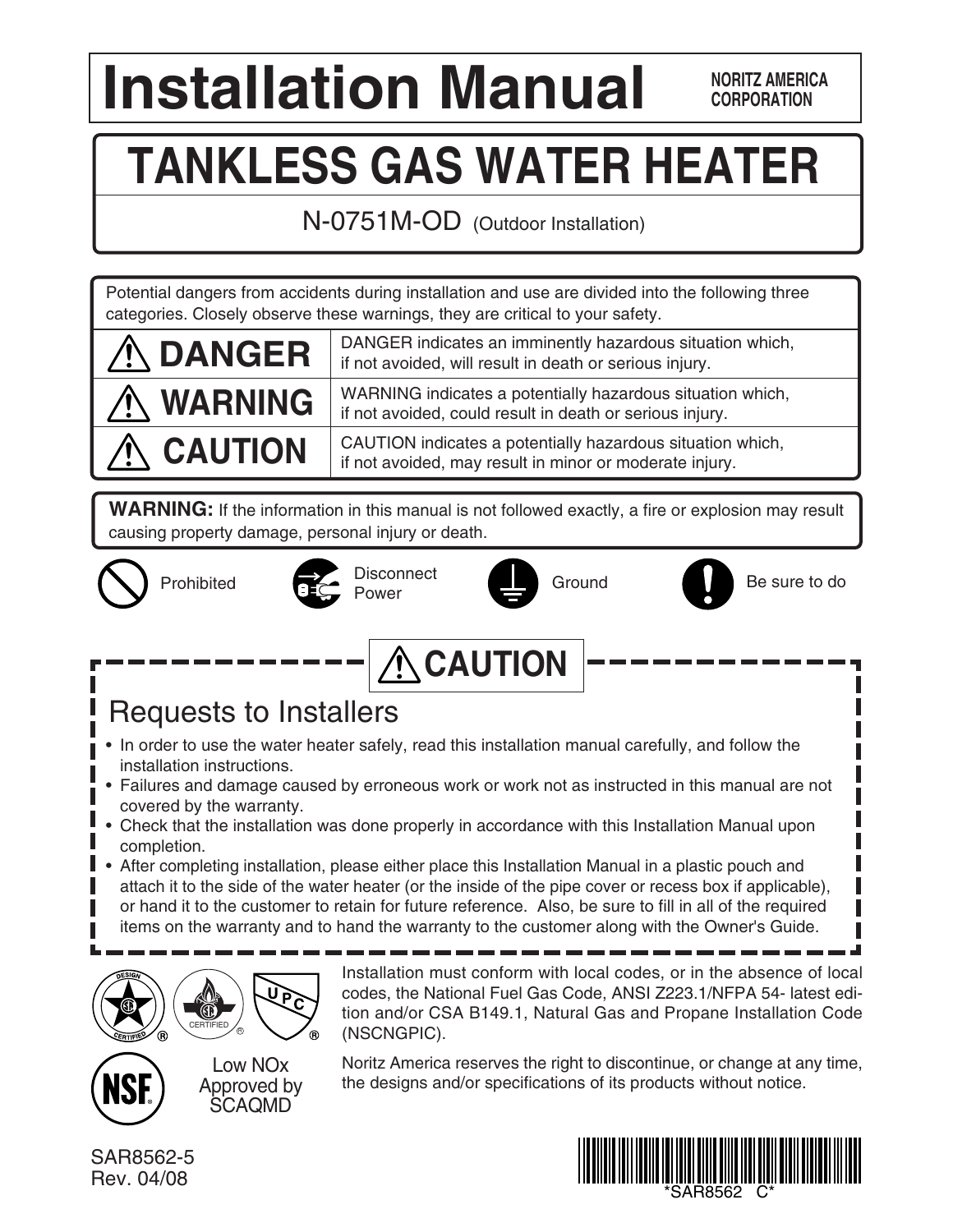## **1. Included Accessories** The following accessories are included with the unit.

Check for any missing items before starting installation.

| Part                                       | Shape | $Q'$ ty | Part                                                                      | Shape | $Q'$ ty |
|--------------------------------------------|-------|---------|---------------------------------------------------------------------------|-------|---------|
| <b>Cross Recessed</b><br><b>Head Screw</b> |       | 3       | Owner's Guide, Warranty,<br><b>Installation Manual</b><br>(this document) |       | each    |
| <b>Remote Controller</b><br>(See p. 17)    | ිලි   |         | <b>Remote Controller</b><br>Cord (10ft)                                   |       |         |

# **2. Optional Accessories**

The accessories listed below are not included with the units, but may be necessary for installation.

| Part                                                           | Shape               | Q'ty | Part                                                | Shape | Q'ty |
|----------------------------------------------------------------|---------------------|------|-----------------------------------------------------|-------|------|
| <b>Remote Controller</b><br>Cord (26ft)                        |                     | 1    | <b>Quick Connect Cord</b>                           |       |      |
| <b>Isolation Valves</b><br>(includes pressure<br>relief valve) |                     | 1    | <b>Remote Controller</b><br>Outdoor<br>Junction Box |       |      |
| <b>Recess Box</b><br>$(RB-4)$                                  | <u>First partie</u> |      | Pipe Cover                                          |       |      |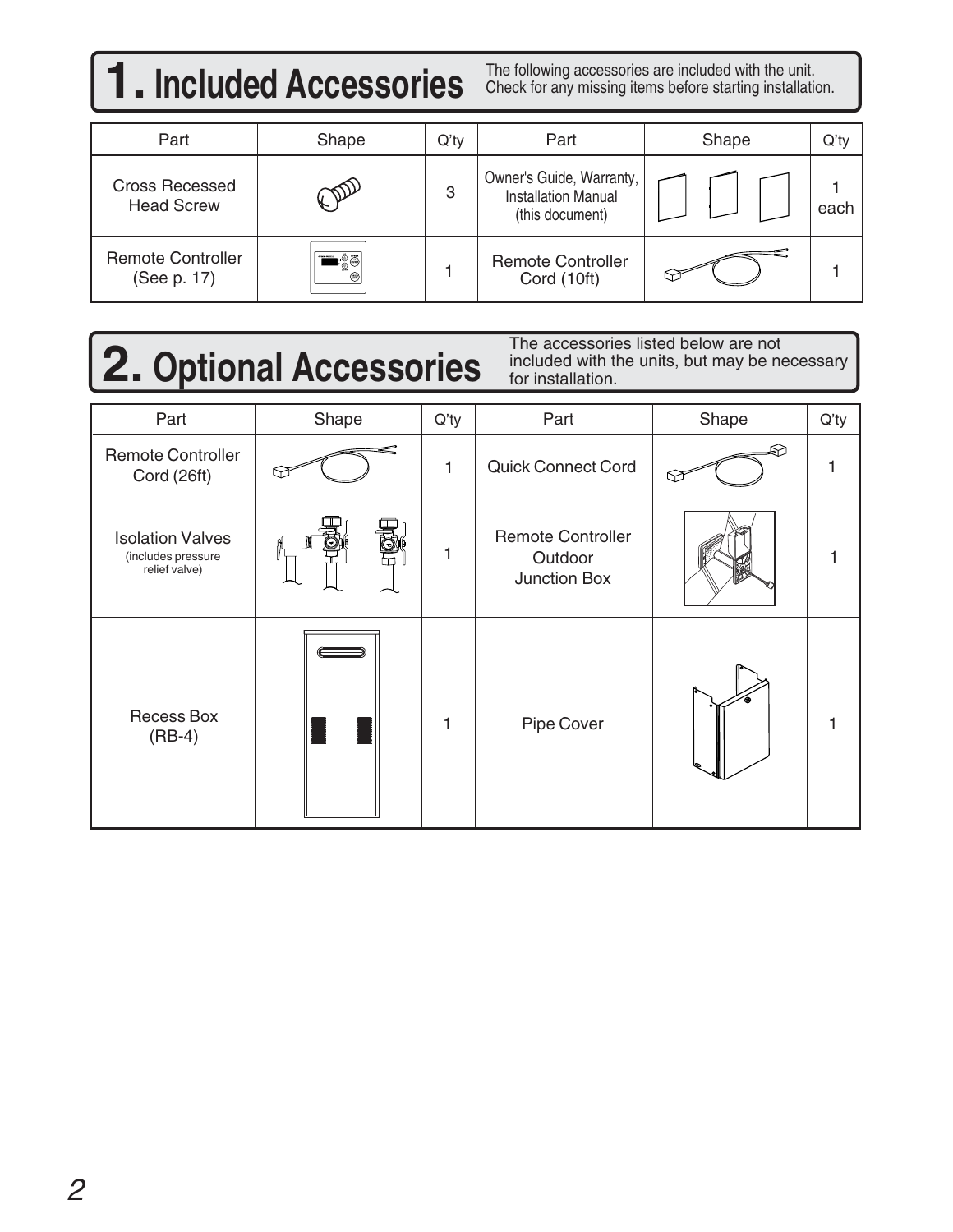## **3. Quick Connect Multi System Installation**

• The Quick Connect Multi System allows the installation of two units together utilizing only the Quick Connect Cord.

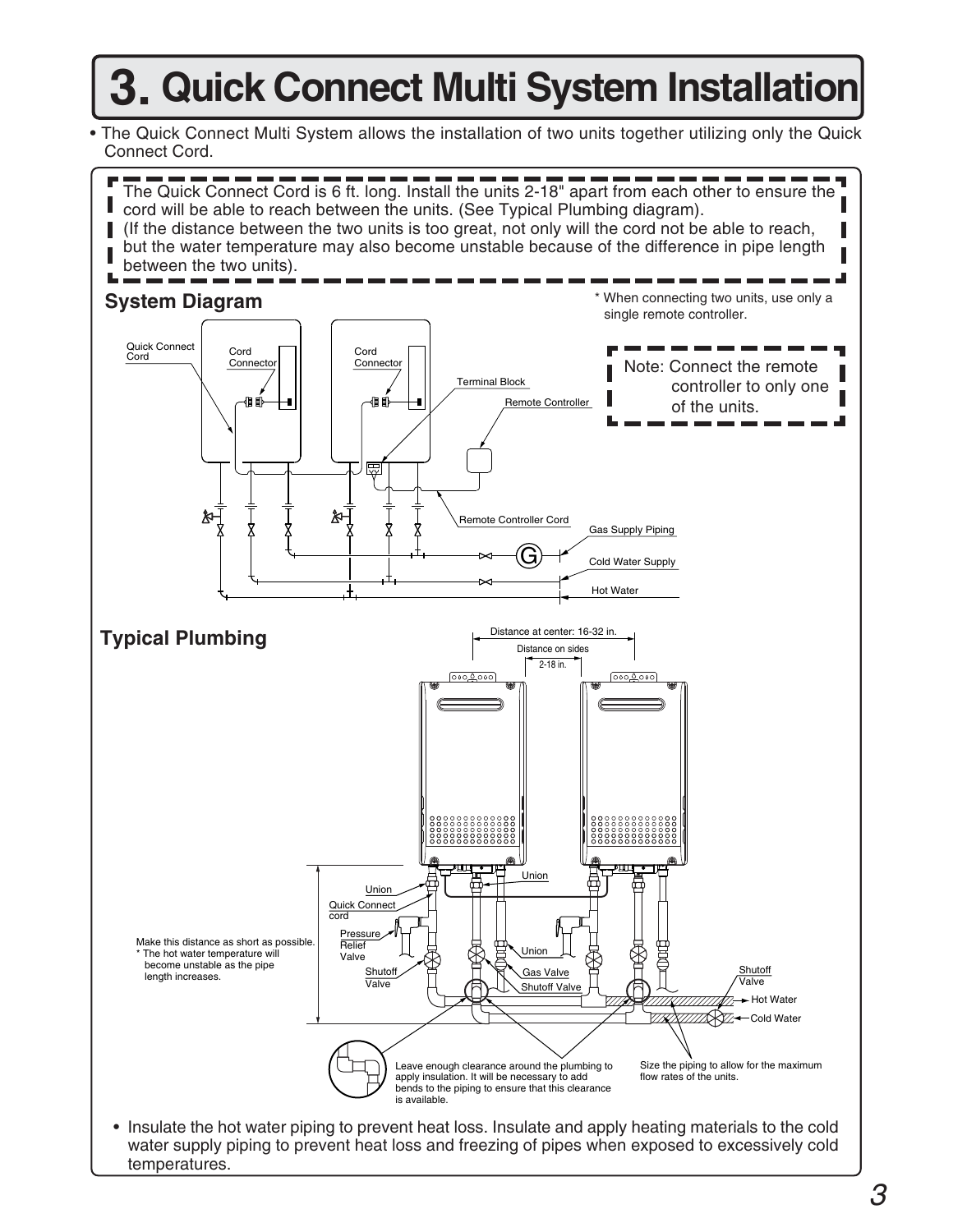## **4. Before Installation**

## **WARNING**

### **Check the Gas**

- Check that the rating plate indicates the correct type of gas.
- Check that the gas supply line is sized for 199,900 Btuh for this unit.

### **Check the Power**

• The power supply required is 120VAC, at 60Hz. May result in fire or electric shock.

### **Use Extreme Caution if Using With a Solar Pre-Heater**

• Using this unit with a solar pre-heater can lead to unpredictable output temperatures and possibly scalding. If absolutely necessary, use mixing valves to ensure output temperatures do not get to scalding levels. Do not use a solar pre-heater with the quick-connect multi-system.

00 Pt. (0 - 610 m)

## $\bigwedge$  CAUTION

### **Do Not Use Equipment for Purposes Other Than Those Specified**

• Do not use for other than increasing the temperature of the water supply, as unexpected accidents may occur as a result.

### **Check Water Supply Quality**

• If the water supply is in excess of 12 grains per gallon (200 mg/L) of hardness, acidic or otherwise impure, treat the water with approved methods in order to ensure full warranty coverage.

## **5. Choosing Installation Site**

\* Locate the appliance in an area where leakage from the unit or connections will not result in damage to the area adjacent to the appliance or to the lower floors of the structure. When such locations cannot be avoided, it is recommended that a suitable drain pan, adequately drained, be installed under the appliance. The pan must not restrict combustion air flow.

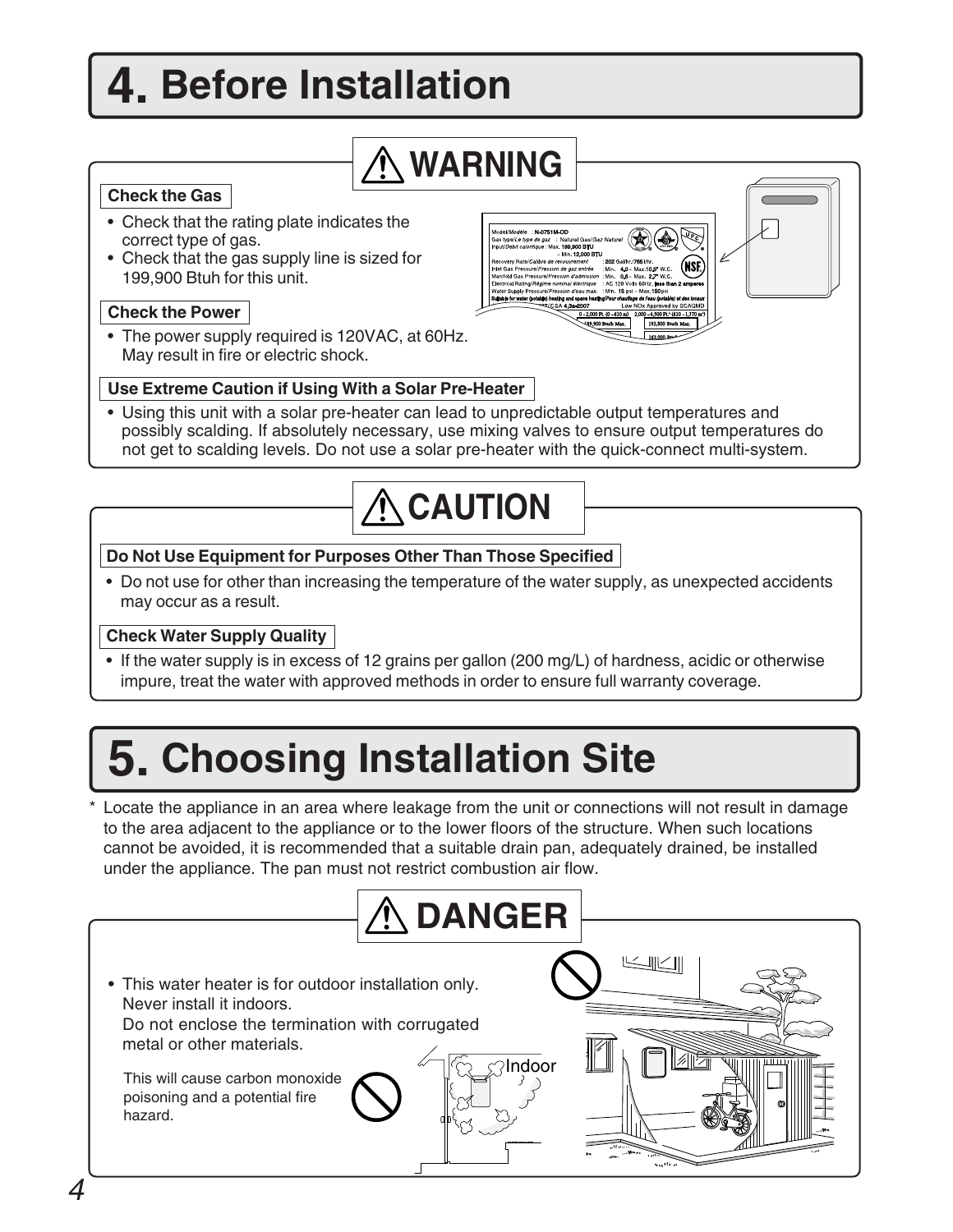• Avoid places where fires are common, such as those where gasoline, benzene and adhesives are handled, or places in which corrosive gases (ammonia, chlorine, sulfur, ethylene compounds, acids) are present. Using the incorrect voltage may result in fire or cracking.

**WARNING**

 $\bigwedge$  CAUTION

Prohibited

**Prohibited** 

- **CCC** • Avoid installation in places where dust or debris will accumulate. Dust may block the air-supply opening, causing the performance of the device fan to drop and incomplete combustion to occur as a result.
- Avoid installation in places where special chemical agents (e.g., hair spray or spray detergent) are used. Ignition failures and malfunction may occur as a result.
- Carbon Monoxide Poisoning Hazard. Do not install this water heater in a mobile home, recreation vehicle or on a boat.
- Install the water heater in a location where it is free from obstacles and stagnant air.
- Consult with the customer concerning the location of installation.
- Do not install the water heater near staircases or emergency exits.
- Do not install the water heater where the exhaust will blow on outer walls or material not resistant to heat. Also consider the surrounding trees and animals.

The heat and moisture from the water heater may cause discoloration of walls and resinous materials, or corrosion of aluminum materials.

- Do not locate the vent termination directed towards a window or any other structure which has glass or wired glass facing the termination.
- Install in a location where the exhaust gas flow will not be affected by fans or range hoods.
- Take care that noise and exhaust gas will not affect neighbors.
- Avoid installation where the unit will be exposed to excessive winds.
- Before installing, make sure that the vent termination will have the proper clearances according to the National Fuel Gas Code (ANSI Z223.1).

State of California: The water heater must be braced, anchored or strapped to avoid moving during an earthquake. Contact local utilities for code requirements in your area or call: 1-866-766-7489 and request instructions.

The Commonwealth of Massachusetts:

- 1) The outdoor units (OD) can only be used if they are for summer use only.
- 2) The water heaters can be used for domestic hot water or space heating systems, not in a combination of domestic and space heating.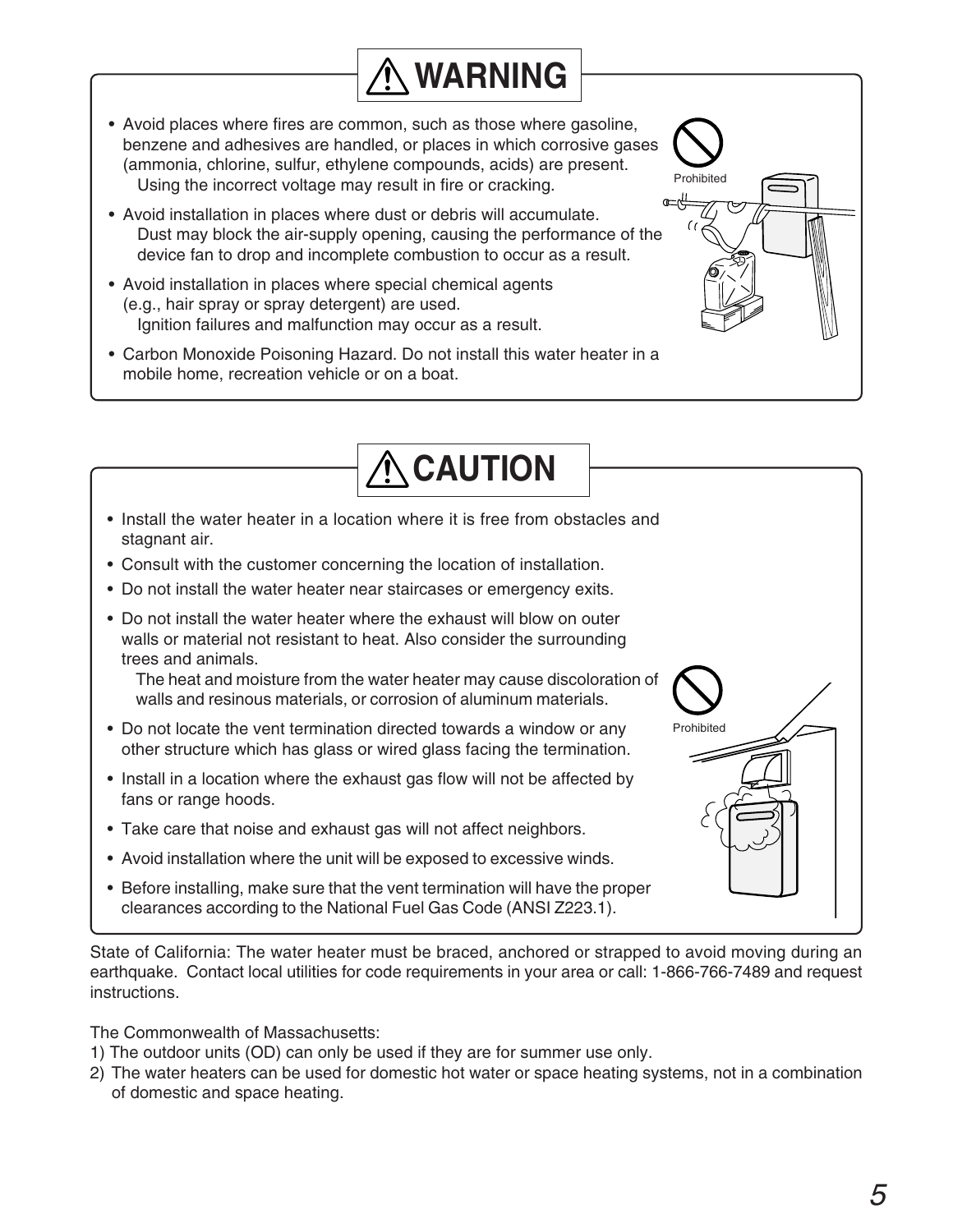## **6. Installation Clearances**

## **WARNING**

Before installing, check for the following:

Install in accordance with relevant building and mechanical codes, as well as any local, state or national regulations, or in the absence of local and state codes, to the National Fuel Gas Code ANSI Z223.1/NFPA 54 – latest edition. In Canada, see NSCNGPIC for detailed requirements.

| Item                                 | Check                                                                                                                                                                                                                                                                                                                                                                                                                                                                                                                                              | Illustration                                                                                                                                                                |
|--------------------------------------|----------------------------------------------------------------------------------------------------------------------------------------------------------------------------------------------------------------------------------------------------------------------------------------------------------------------------------------------------------------------------------------------------------------------------------------------------------------------------------------------------------------------------------------------------|-----------------------------------------------------------------------------------------------------------------------------------------------------------------------------|
| Required Clearances From Heater      | • Maintain the following clearance from both combustible<br>and non-combustible materials.<br>() indicates the distance when installing a heat insulat-<br>ing board (incombustible material other than metal, with<br>thickness of 0.1" or more) or "section of building effec-<br>tively finished with incombustible material."<br>Note, however, that combustion failure may occur to the<br>unit as exhaust gas reflects from the wall. Provide clear-<br>ance of 24" or more in the front of the unit to facilitate<br>inspection and repair. | 24" (12")<br>combustible<br>combustible<br>or more<br>0.4" or more<br>combustible<br>combustible<br>36" or more<br>6" or more<br>7777777777777<br>combustible<br>6" or more |
|                                      | • When installing the unit in a common side corridor, pro-<br>vide a clearance of 47" or more in front of the unit.<br>• Set the bottom edge of the exhaust port about 84" from<br>the corridor floor.                                                                                                                                                                                                                                                                                                                                             | 47" or more<br>about 84'<br>Handrail<br>common side<br>corridor                                                                                                             |
| Surrounding the area of installation | • When installing the unit on a balcony, etc., secure an<br>evacuation route of 24" or more in width.<br>• Provide clearance of 24" or more in front of the unit to<br>facilitate inspection and repair. Do install the unit such as<br>the wall of the second floor where the unit is out of reach.                                                                                                                                                                                                                                               | 24" or more<br>Handrail<br>balcony, etc.                                                                                                                                    |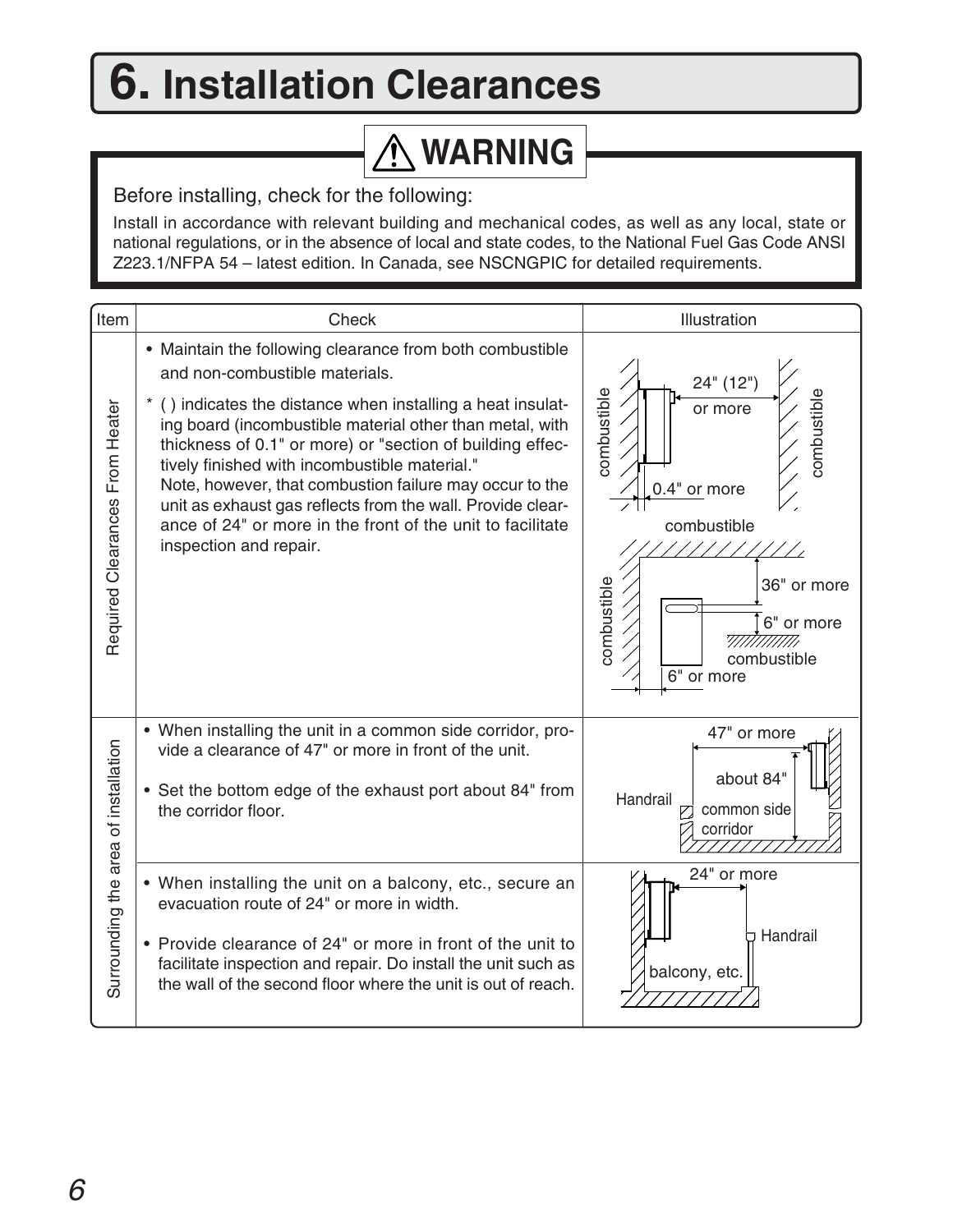### **Clearance Requirements from Vent Terminations to Building Openings**

\* All clearance requirements are in accordance with ANSI Z21.10.3 and the National Fuel Gas Code, ANSI Z223.1 and in Canada, in accordance with NSCNGPIC.



()= indicates clearances required in Canada

\*Maintain clearances in accordance with local installation codes and the requirements of the gas supplier \*\*\*A vent shall not terminate directly above a sidewalk or paved driveway that is located between two single family dwellings and serves both dwellings.

\*\*\*\*Permitted only if veranda,porch,deck,or balcony is fully open on a minimum of two sides beneath the floor.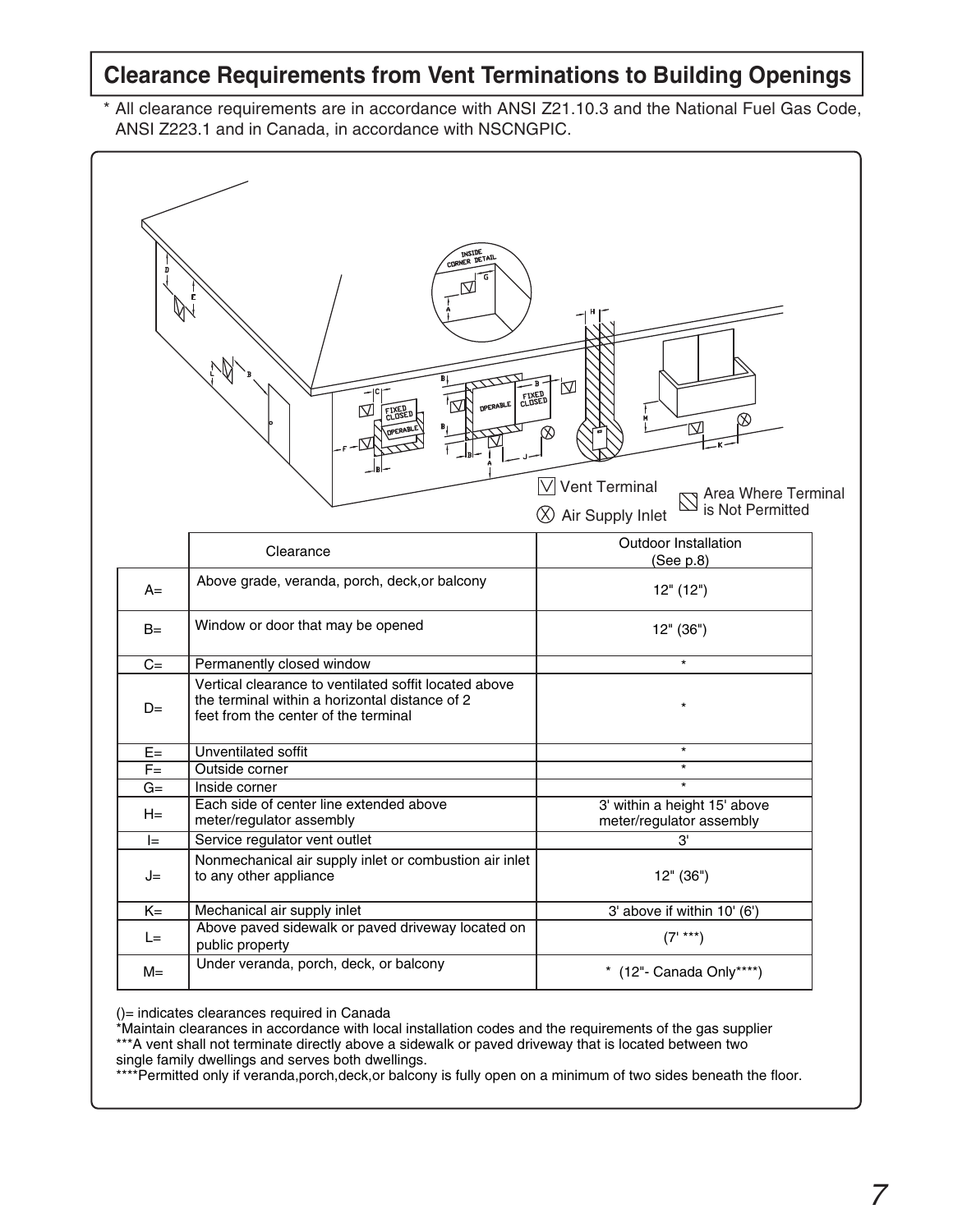## **Clearance Requirements from Vent Terminations to Building Openings**

\* All clearance requirements are in accordance with ANSI Z21.10.3 and the National Fuel Gas Code, ANSI Z223.1 and in Canada, in accordance with NSCNGPIC.

|                                                             | Maintain the following clearances to any<br>opening in any building:                                                                                                                                                         | Illustration                                           |
|-------------------------------------------------------------|------------------------------------------------------------------------------------------------------------------------------------------------------------------------------------------------------------------------------|--------------------------------------------------------|
| Outdoor Clearances to Opening<br>into Any Building          | • 1' below, 1' horizontally from, or 1' above<br>any door, operable window, or gravity air<br>inlet into any building.<br>3' above any forced air inlet within 10'.                                                          | 3'<br>$\circ$<br><b>Hillie State</b><br>$\circledcirc$ |
| Vent Clearances When Heater is<br>Installed in a Recess Box | . 1' below, 1' horizontally from, or 1' above<br>any door, operable window, or gravity air<br>inlet into any building.<br>3' above any forced air inlet within 10'.<br>سمبسب<br>(recess box installation with cover removed) | 3'<br>$\circ$<br>$\circledcirc$<br>$\circledcirc$      |

\* For Installations in Canada, clearances are as follows: To windows, doors, & gravity air inlets: 36". To forced air inlets: 6'.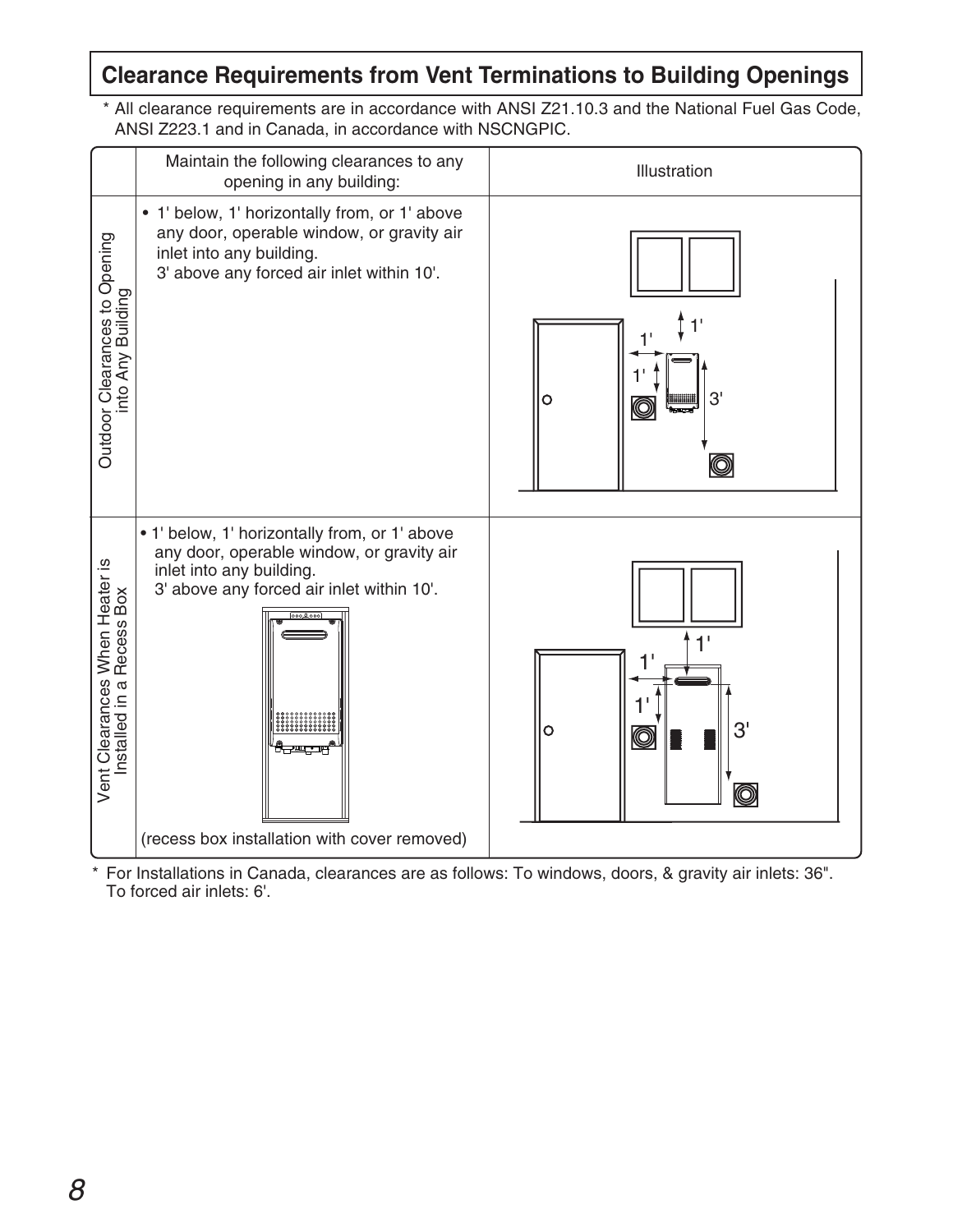# **7. Installation**

## **Securing to the wall**

Be sure to do

- The weight of the device will be applied to the wall. If the strength of the wall is not sufficient, reinforcement must be done to prevent the transfer of vibration.
- • Do not drop or apply unnecessary force to the device when installing. Internal parts may be damaged and may become highly dangerous.
- Install the unit on a vertical wall and ensure that it is level.

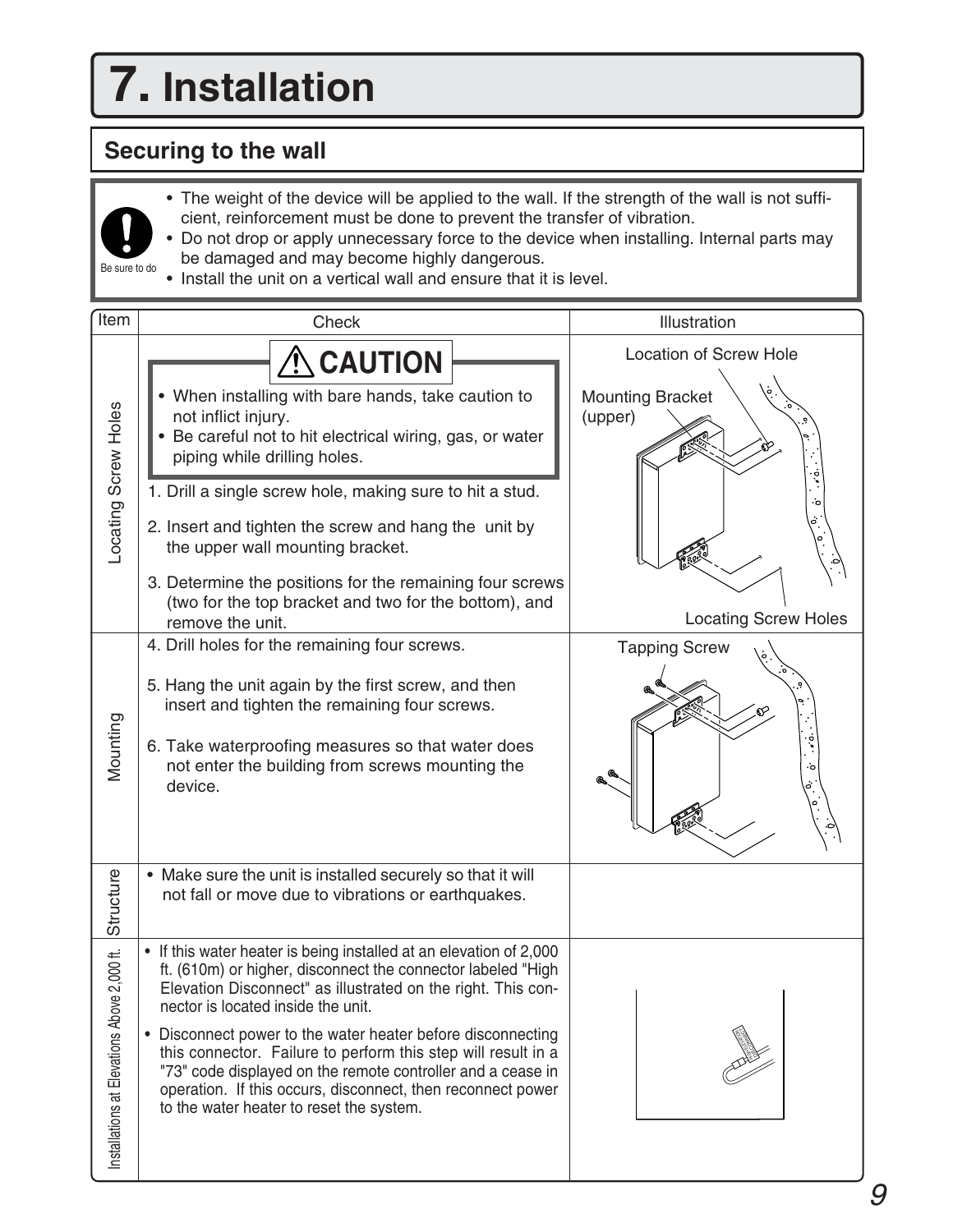## **8. Gas Piping**

Follow the instructions from the gas supplier.

The appliance and its individual shutoff valve must be disconnected from the gas supply piping system during any pressure testing of that system at test pressures in excess of  $\frac{1}{2}$  psig (3.5 kPa).

The Appliance must be isolated from the gas supply piping system by closing its individual manual shutoff valve during any pressure testing of the gas supply piping system at test pressures equal to or less than  $\mathcal V_2$ psig (3.5 kPa).

The appliance and its gas connections must be leak tested before placing the appliance in operation.

The inlet gas pressure must be within the range specified. This is for the purposes of input adjustment.

In order to choose the proper size for the gas line, consult local codes or the National Fuel Gas Code ANSI Z223.1.

| <b>Gas Pressure</b><br>Size the gas line according to total btuh demand<br>of the building and length from the meter or<br>regulator so that the following supply pressures | <b>Gas Meter</b><br>Select a gas meter capable of supplying the entire<br>btuh demand of all gas appliances in the building. |
|-----------------------------------------------------------------------------------------------------------------------------------------------------------------------------|------------------------------------------------------------------------------------------------------------------------------|
| are available even at maximum demand:                                                                                                                                       | <b>Gas Connection</b>                                                                                                        |
| <b>Natural Gas Supply Pressure</b>                                                                                                                                          | • Do not use piping with a diameter smaller than                                                                             |
| Min. $4"$ WC                                                                                                                                                                | the inlet diameter of the water heater.                                                                                      |
| Max. 10.5" WC                                                                                                                                                               | • Gas flex lines are not recommended unless they                                                                             |
| LP Gas Supply Pressure                                                                                                                                                      | are rated for 199,900 btuh.                                                                                                  |
| Min. 8" WC                                                                                                                                                                  | • Install a gas shutoff valve on the supply line.                                                                            |
| Max. 14" WC                                                                                                                                                                 | • Use only approved gas piping materials.                                                                                    |

### **Measuring Gas Pressure**

In order to check the gas supply pressure to the unit, a tap is provided on the gas inlet. Remove the hex head philips screw from the tap, and connect a manometer using a silicon tube.

In order to check the gas manifold pressure, a pair of taps are provided on the gas valve inside the unit. The pressure can be checked either by removing the hex head philips screw and connecting a manometer with a silicon tube, or by removing the 1/8" NPT screw with an allen wrench and connecting the appropriate pressure gauge.



#### **Instructions**

- 1. Size each outlet branch starting from the furthest using the Btuh required and the length from the meter.
- 2. Size each section of the main line using the length to the furthest outlet and the Btuh required by everything after that section.

#### **Sample Calculation**

Outlet A: 45' (Use 50'), 50,000 Btuh requires 1/2" Outlet B: 40', 65,000 Btuh requires 1/2" Section 1: 45' (Use 50'), 115,000 Btuh requires 3/4" Outlet C: 30', 35,000 Btuh requires 1/2" Section 2: 45' (Use 50'), 150,000 Btuh requires 3/4" Outlet D: 25' (Use 30'), 25,000 Btuh requires 1/2" Section 3: 45' (Use 50'), 175,000 Btuh requires 1" Outlet E: 25' (Use 30'), 199,900 Btuh requires 3/4" Section 4: 45' (Use 50'), 374,900 Btuh requires 1-1/4"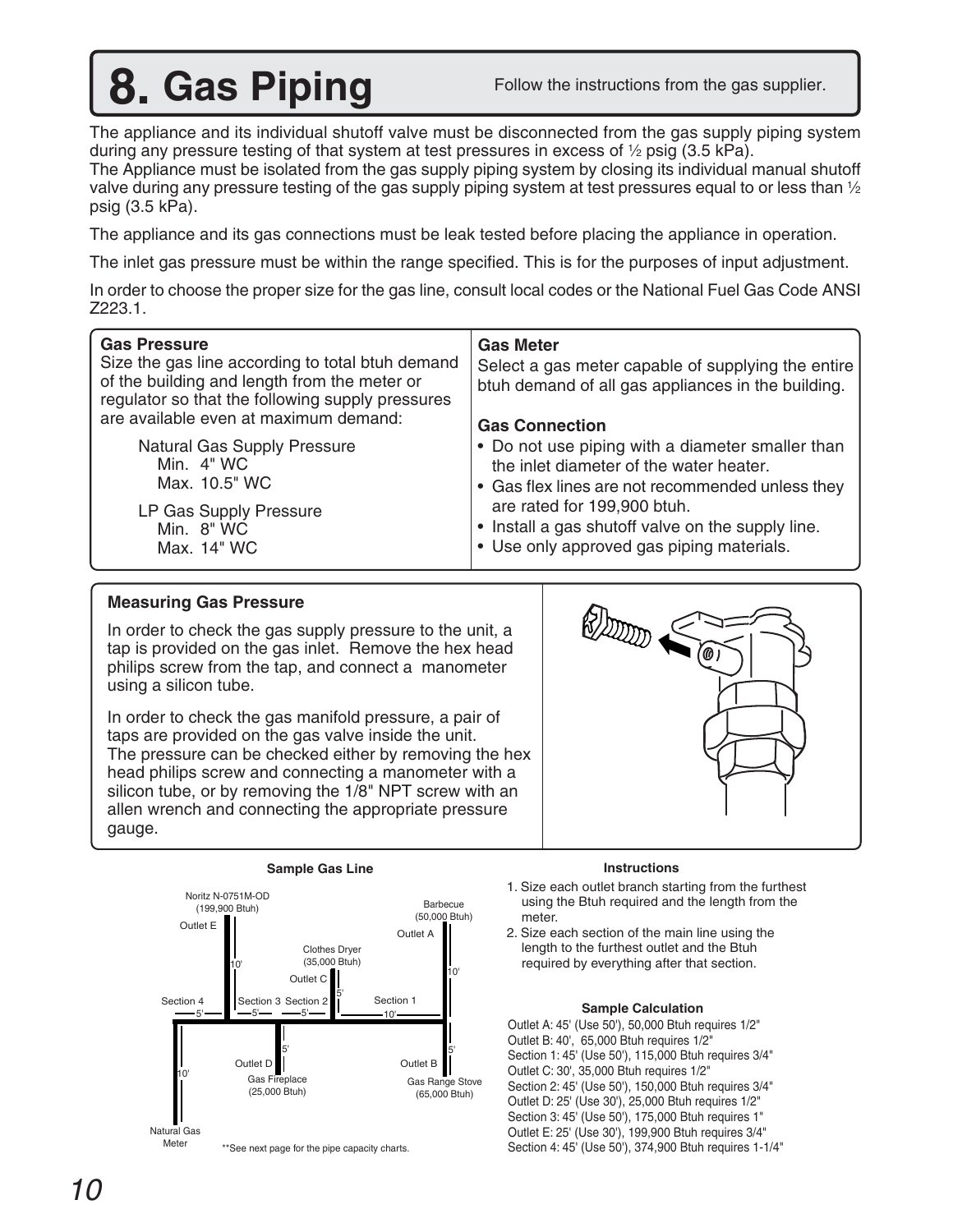### Gas Line Sizing for a Noritz N-0751M-OD

Adapted from UPC 1997

Maximum Natural Gas Delivery Capacity in Cubic Feet per Hour (0.60 Specific Gravity, 0.5" WC Pressure Drop)

| Pipe  | Length in Feet |        |        |        |      |      |      |      |      |      |      |
|-------|----------------|--------|--------|--------|------|------|------|------|------|------|------|
| Size  | 10'            | 20'    | 30'    | 40'    | 50'  | 60'  | 70'  | 80'  | 90'  | 100' | 125' |
| 1/2"  | 174            | 119    | 96     | 82     | 73   | 66   | 61   | 56   | 53   | 50   | 44   |
| 3/4"  | 363            | 249    | 200    | 171    | 152  | 138  | 127  | 118  | 111  | 104  | 93   |
| 4 8   | 684            | 470    | 377    | 323    | 286  | 259  | 239  | 222  | 208  | 197  | 174  |
| 1/4"  | 404            | 965    | 775    | 663    | 588  | 532  | 490  | 456  | 428  | 404  | 358  |
| 1/2"  | 2103           | 1445   | 1161   | 993    | 880  | 798  | 734  | 683  | 641  | 605  | 536  |
| 2"    | 4050           | 2784   | 2235   | 1913   | 1696 | 1536 | 1413 | 1315 | 1234 | 1165 | 1033 |
| 21/2" | 6455           | 4437   | 3563   | 3049   | 2703 | 2449 | 2253 | 2096 | 1966 | 1857 | 1646 |
| 3"    | 11,412         | 7843   | 6299   | 5391   | 4778 | 4329 | 3983 | 3705 | 3476 | 3284 | 2910 |
| 31/2" | 16.709         | 11.484 | 9222   | 7893   | 6995 | 6338 | 5831 | 5425 | 5090 | 4808 | 4261 |
| 4"    | 23,277         | 15,998 | 12,847 | 10,995 | 9745 | 8830 | 8123 | 7557 | 7091 | 6698 | 5936 |

Contact the Gas Supplier for Btu/Cubic Ft. of the Supplied Gas. 1000 BTU/Cubic Ft. is a Typical Value

#### Maximum Liquified Petroleum (Undiluted) Delivery Capacity in Thousands of Btuh (0.5" WC Pressure Drop)

| Pipe    |      | Lenath in Feet |      |       |      |      |      |      |      |      |     |      |      |
|---------|------|----------------|------|-------|------|------|------|------|------|------|-----|------|------|
| Size    | 10'  | 20'            | 30'  | 40'   | 50'  | 60   | 70'  | 80   | 90   | 100' | 125 | 150' | 200  |
| 1/2"    | 275  | 89             | 52   | 129   | 114  | 103  | 96   | 89   | 83   | 78   | 69  | 63   | 55   |
| 3/4"    | 567  | 393            | 315  | 267   | 237  | 217  | 196  | 185  | 173  | 162  | 146 | 132  | 112  |
| -4 11   | 1071 | 732            | 590  | 504   | 448  | 409  | 378  | 346  | 322  | 307  | 275 | 252  | 213  |
| 1/4"    | 2205 | 1496           | 1212 | 039   | 913  | 834  | 771  | 724  | 677  | 630  | 567 | 511  | 440  |
| $1/2$ " | 3307 | 2299           | 1858 | i 559 | 1417 | 275  | 1181 | 086  | 1023 | 976  | 866 | 787  | 675  |
| 2"      | 6221 | 4331           | 3465 | 2992  | 2646 | 2394 | 2205 | 2047 | 1921 | 1811 | 606 | 1496 | 1260 |

\*\* For reference only. Please consult gas pipe manufacturer for actual pipe capacities.

Maximum Capacity of Flex TracPipe® in Cubic Feet per Hour of **Natural Gas** (0.60 Specific Gravity, 0.5" WC Pressure Drop)

| Pipe        | Lenath in Feet |      |      |     |      |      |     |              |     |     |     |     |
|-------------|----------------|------|------|-----|------|------|-----|--------------|-----|-----|-----|-----|
| Size        | 10'            | 20'  | 30'  | 40' | 50'  | 60'  | 70' | $80^{\circ}$ | 90' | 100 | 150 | 200 |
| 3/4"        | 206            | ،47  | 121  | 105 | 94   | 86   | 80  | 75           |     | 67  | 55  | 48  |
| $-1$        | 383            | 269  | 218  | 188 | 168  | 153  | 141 | 132          | 125 | 118 | 94  | 82  |
| 1/4"<br>I1. | 614            | 418  | 334  | 284 | 251  | 227  | 209 | 194          | 181 | 171 | 137 | 116 |
| 1/2"<br>I1  | 1261           | 888  | 723  | 625 | 559  | 509  | 471 | 440          | 415 | 393 | 320 | 277 |
| 2"          | 2934           | 2078 | 1698 | 472 | 1317 | 1203 | 114 | 1042         | 983 | 933 | 762 | 661 |

#### Maximum Capacity of Flex TracPipe® in Thousands of Btuh **Liquified Petroleum** (0.5" WC Pressure Drop)

| Pipe            |      | Lenath in Feet |      |      |      |      |      |                 |      |      |      |      |
|-----------------|------|----------------|------|------|------|------|------|-----------------|------|------|------|------|
| <b>Size</b>     | 10'  | 20'            | 30'  | 40'  | 50'  | 60   | 70'  | 80 <sup>′</sup> | 90   | 100  | 150  | 200  |
| 3/4"            | 325  | 232            | 191  | 66   | 149  | 136  | 126  | 18              | 112  | 106  | 87   | 76   |
| $-1$            | 605  | 425            | 344  | 297  | 265  | 241  | 222  | 208             | 197  | 186  | 143  | 129  |
| $1/4$ "         | 971  | 661            | 528  | 449  | 397  | 359  | 330  | 307             | 286  | 270  | 217  | 183  |
| 1/2"            | 1993 | 404            | 1143 | 988  | 884  | 805  | 745  | 696             | 656  | 621  | 506  | 438  |
| יימ<br><u>_</u> | 4638 | 3285           | 2684 | 2327 | 2082 | 1902 | 761ء | 1647            | 1554 | 1475 | 1205 | 1045 |

\*\* For reference only. Please consult gas pipe manufacturer for actual pipe capacities.

TracPipe® is a registered trademark of Omega Flex.

Maximum Capacity for Gas Flex Connectors in Cubic Feet per Hour of **Natural Gas** (0.60 Specific Gravity, 0.5" WC Pressure Drop)

| Pipe               | Lenath in Inches         |                                 |      |      |     |     |  |  |  |  |  |
|--------------------|--------------------------|---------------------------------|------|------|-----|-----|--|--|--|--|--|
| Size               | 12"                      | 24"<br>フク"<br>48"<br>36"<br>60" |      |      |     |     |  |  |  |  |  |
| 1/2"               | 180                      | 150                             | 125  | 106  | 93  | 86  |  |  |  |  |  |
| 3/4"               |                          | 290                             | 255  | 215  | 197 | 173 |  |  |  |  |  |
| $-1$               |                          | 581                             | 512  | 442  | 397 | 347 |  |  |  |  |  |
| $1/4$ <sup>"</sup> | $\overline{\phantom{0}}$ | 1470                            | 1200 | 1130 | 960 | 930 |  |  |  |  |  |

#### Maximum Capacity for Gas Flex Connectors in Thousands of Btuh **Liquified Petroleum** ( 0.5" WC Pressure Drop)

| Pipe    | Length in Inches |      |      |      |      |      |  |  |  |  |  |
|---------|------------------|------|------|------|------|------|--|--|--|--|--|
| Size    | יי 1 ט           | 24"  | 36"  | 48"  | 60"  | フロ=  |  |  |  |  |  |
| 1/2"    | 288              | 240  | 200  | 169  | 149  | 137  |  |  |  |  |  |
| 3/4"    |                  | 465  | 409  | 344  | 315  | 278  |  |  |  |  |  |
| $-1$    |                  | 930  | 825  | 708  | 638  | 556  |  |  |  |  |  |
| $1/4$ " | –                | 2352 | 1920 | 1808 | 1536 | 1488 |  |  |  |  |  |

\*\* For reference only. Please consult gas pipe manufacturer for actual pipe capacities.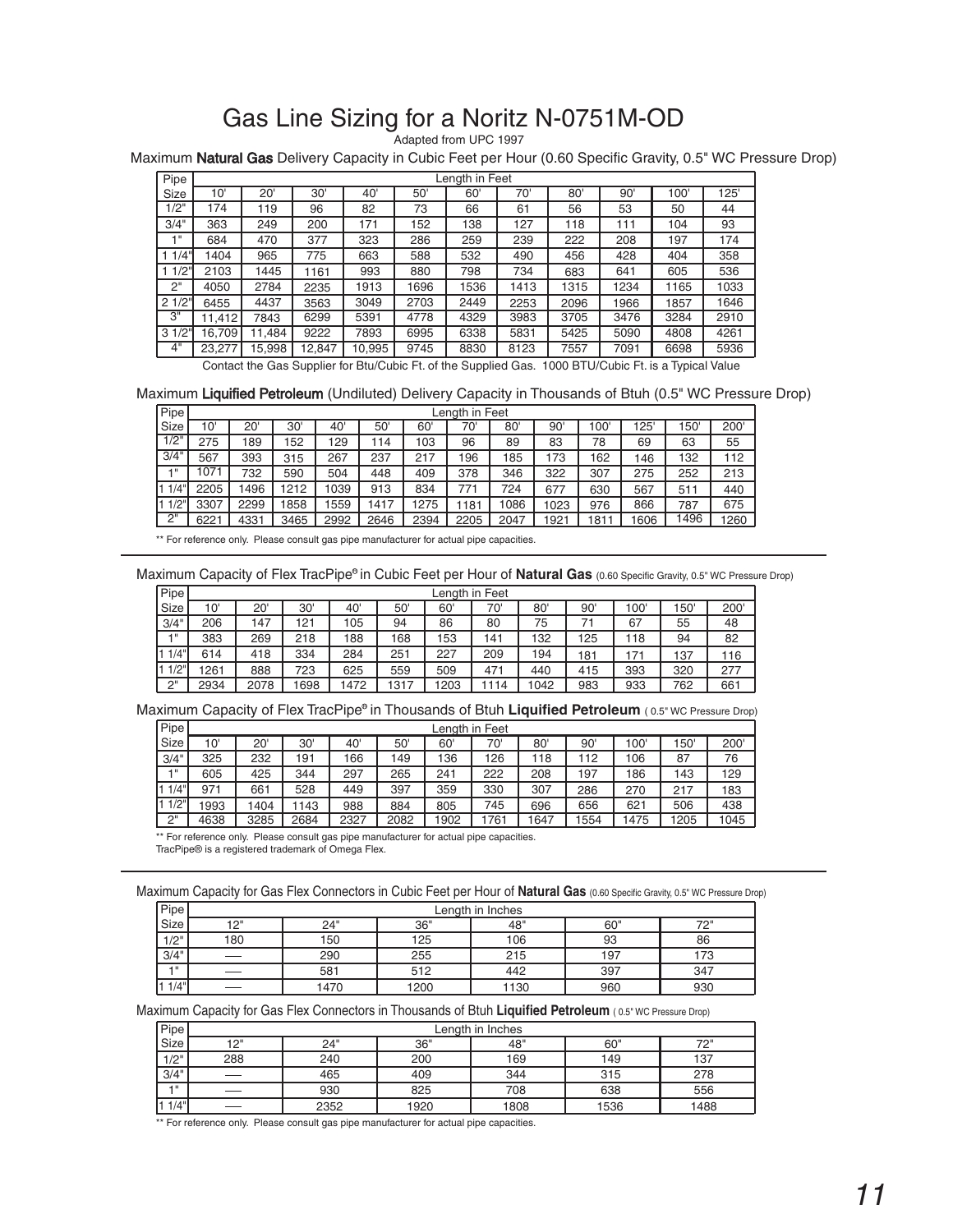# **9. Water Piping**

Installation and service must be performed by a qualified plumber. In the Commonwealth of Massachusetts, this product must be installed by a licensed plumber or gas fitter in accordance with the Massachusetts Plumbing and Fuel Gas Code 248 CMR Sections 2.00 and 5.00. Observe all applicable codes.

This appliance suitable for potable water and space heating applications. Do not use this appliance if any part has been underwater. Immediately call a qualified service technician to inspect the appliance and replace any part of the control system and gas control which has been under water.

If the water heater is installed in a closed water supply system, such as one having a backflow preventer in the cold water supply line, means shall be provided to control thermal expansion. Contact the water supplier or a local plumbing inspector on how to control this situation.

A pressure relief valve must be installed near the hot water outlet that is rated in accordance with and complying with either The Standard for Relief Valves and Automatic Shutoff Devices for Hot Water Supply Systems, ANSI Z21.22, or The ANSI/ASME Boiler and Pressure Vessel Code, Section IV ( Heating Boilers ). This pressure relief valve must be capable of an hourly Btu rated temperature steam discharge of 199,900 Btuh. Multiple valves may be used. The pressure relief capacity must not exceed 150 psig. No valve shall be placed between the relief valve and the water heater. The relief valve must be installed such that the discharge will be conducted to a suitable place for disposal when relief occurs. No reducing coupling or other restriction may be installed in the discharge line. The discharge line must be installed to allow complete drainage of both the valve and the line. If this unit is installed with a separate storage vessel, the separate vessel must have its own temperature and pressure relief valve. This valve must also comply with The Standard for Relief Valves and Automatic Gas Shutoff Devices for Hot Water Supply Systems, ANSI Z21.22. (in the U.S. only). A temperature relief valve is not required, but if one is used, do not install the valve with the probe directly in the flow of water. This may cause unwarranted discharge of the valve.

Piping and components connected to the water heater shall be suitable for use with potable water.

Toxic chemicals, such as those used for boiler treatment, shall not be introduced into the potable water.

A water heater used to supply potable water may not be connected to any heating system or components previously used with a nonpotable water heating appliance.

When water is required in one part of the system at a higher temperature than in the rest of the system, means such as a mixing valve shall be installed to temper the water to reduce the scald hazard.

- Flush water through the pipe to clean out metal powder, sand and dirt before connecting it.
- Perform the following insulation measures for prevention of freezing.
	- Take appropriate heat insulation measures (e.g., wrapping with heat insulation materials, using electric heaters) according to the climate of the region to prevent the pipe from freezing.
	- Make sure that there are no water leaks from the cold and hot water supply pipes, then insulate the pipes completely.
	- Be sure to also completely insulate the water supply valve and the cold and hot water connections on the water heater (refer to the figure on the right).
	- Do not cover the water drain plug with insulation so that water in the pipe can be drained. (Refer to the figure in the right.)
- Use a union coupling or flexible pipe for connecting the pipes to reduce the force applied to the piping.
- Do not use piping with a diameter smaller than the coupling.
- When feed water pressure is too high, insert a depressurizing valve, or take water hammer prevention measure.
- Avoid using joints as much as possible to keep the piping simple.
- Avoid piping in which an air holdup can occur.
- If installing the unit on a roof:
- About lower-level hot water supply

If the unit is installed on a roof to supply water to the levels below, make sure that the water pressure supplied to the unit does not drop below 29 psi. It may be necessary to install a pump system to ensure that the water pressure is maintained at this level.

Check the pressure before putting the unit into operation.

Failure to supply the proper pressure to the unit may result in noisy operation, shorter lifetime of the unit, and may cause the unit to shut down frequently.

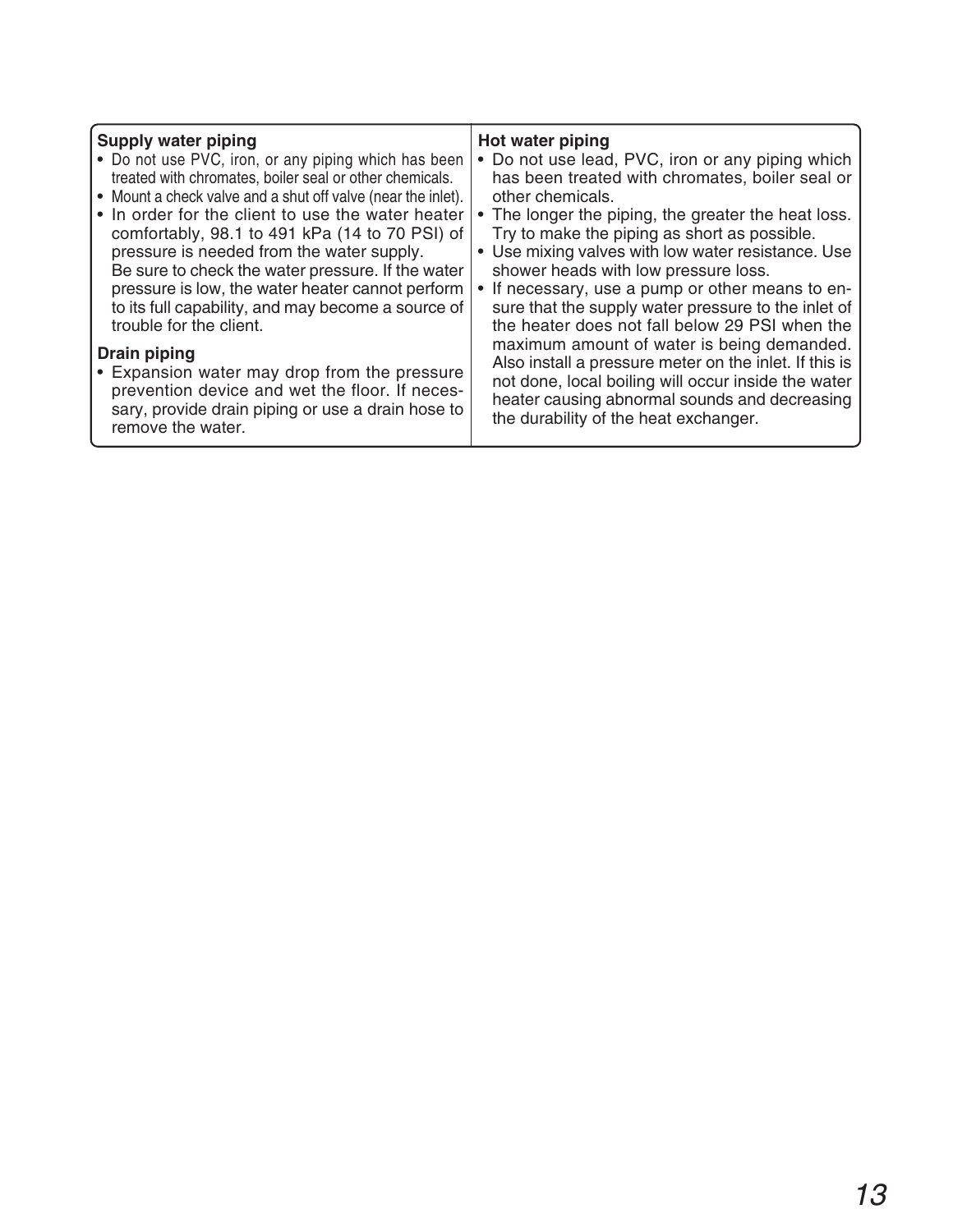### **Water Treatment**

If this water heater will be installed in an application where the supply water is hard, the water must be treated with either a water softener, which removes the hardness, or by using sequestering agents, such as the Noritz Scale Shield, that reduce the amount of scale deposits. Refer to the below tables for suggested treatment and maintenance measures to be taken based on the water hardness level. Damage to the water heater as a result of water in excess of 12 gpg (200 mg/L) of hardness is not covered by the Noritz America Limited Warranty.

Note: When installing a water softener, consult with the manufacturer for proper sizing and installation guidelines; the below diagram is for reference only. For more information about Scale Shield, contact Noritz America at 866-766-7489.

| Type of Water        | <b>Hardness</b><br>Level             | Treatment<br>Device | <b>Flush</b><br>Frequency* | Type of Water      | <b>Hardness</b><br>Level                        | Treatment<br>Device            | Flusl<br>Frequer |
|----------------------|--------------------------------------|---------------------|----------------------------|--------------------|-------------------------------------------------|--------------------------------|------------------|
| Soft                 | $0-1$ gpg<br>(0-17 mg/L)             | None                | None                       | Soft               | $0-1$ gpg<br>$(0-17 \text{ mg/L})$              | None                           | None             |
| <b>Slightly Hard</b> | $1-3$ gpg<br>(17-51 mg/L)            | None                | None                       | Slightly Hard      | $1-3$ gpg<br>$(17-51$ mg/L)                     | None                           | None             |
| Moderately<br>Hard   | $3-7$ gpg<br>$(51-120 \text{ mg/L})$ | ScaleShield         | Once a Year                | Moderately<br>Hard | $3-7$ gpg<br>(51-120 mg/L)                      | Water<br>Softener<br>Suggested | Once a Ye        |
| Hard                 | 7-10 gpg<br>(120-171 mg/L)           | ScaleShield         | Once a Year                | Hard               | 7-10 gpg<br>(120-171 mg/L)                      | Water<br>Softener<br>Suggested | Twice a Y        |
| Very Hard            | $10-14$ gpg<br>(171-239 mg/L)        | Water<br>Softener   | Softener<br>Required       | Very Hard          | $10-14$ gpg                                     | Water<br>Softener              | Soften<br>Requir |
| Extremely<br>Hard    | $>14$ gpg<br>(> 239 mg/L)            | Water<br>Softener   | Softener<br>Required       | Extremely<br>Hard  | (171-239 mg/L)<br>$> 14$ gpg<br>$( > 239$ ma/l) | Water<br>Softener              | Soften<br>Requir |

Residential Use Treatment Guidelines Commercial Use Treatment Guidelines

\* Install Noritz Isolation Valves to allow for flushing.

| <b>Hardness</b><br>Level             | Treatment<br>Device | <b>Flush</b><br>Frequency* | Type of Water        | <b>Hardness</b><br>Level                     | Treatment<br>Device            | Flush<br>Frequency*              |
|--------------------------------------|---------------------|----------------------------|----------------------|----------------------------------------------|--------------------------------|----------------------------------|
| $0-1$ gpg<br>$(0-17 \text{ mg/L})$   | None                | None                       | Soft                 | $0-1$ gpg<br>$(0-17 \text{ mg/L})$           | None                           | None                             |
| $1-3$ gpg<br>$(17-51 \text{ mg/L})$  | None                | None                       | <b>Slightly Hard</b> | $1-3$ gpg<br>(17-51 mg/L)                    | None                           | None                             |
| $3-7$ gpg<br>(51-120 mg/L)           | ScaleShield         | Once a Year                | Moderately<br>Hard   | $3-7$ gpg<br>$(51-120 \text{ mg/L})$         | Water<br>Softener<br>Suggested | Once a Year**                    |
| $7-10$ gpg<br>(120-171 mg/L)         | ScaleShield         | Once a Year                | Hard                 | $7-10$ gpg<br>(120-171 mg/L)                 | Water<br>Softener<br>Suggested | Twice a Year <sup>**</sup>       |
| $10-14$ gpg<br>(171-239 mg/L)        | Water<br>Softener   | Softener<br>Required       | <b>Very Hard</b>     | $10-14$ gpg                                  | Water                          | Softener                         |
| $> 14$ gpg<br>$(> 239 \text{ mg/L})$ | Water<br>Softener   | Softener<br>Required       | Extremely<br>Hard    | (171-239 mg/L)<br>$> 14$ gpg<br>(> 239 mg/L) | Softener<br>Water<br>Softener  | Required<br>Softener<br>Required |

\*Install Noritz Isolation Valves to allow for flushing. \*\*Flushing is required if a water softener is not installed.

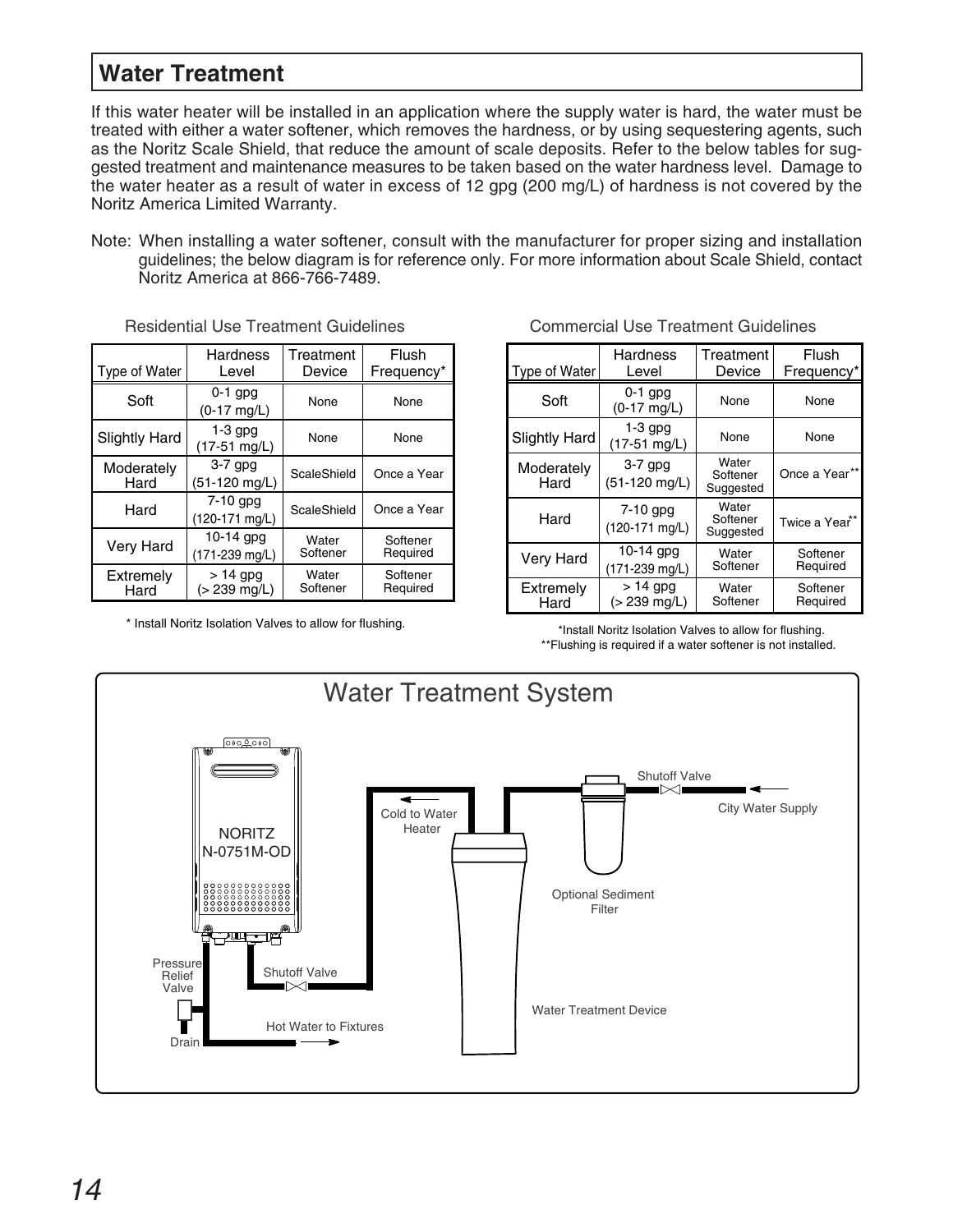# **10. Plumbing Applications**

Mixing Valve



Cold Water Supply

Hot Water for Heating

Tempered Potable Hot Water

for space heating at a higher temperature than for other uses, means such as a mixing valve shall be provided to temper the water for the other uses to help prevent scalding.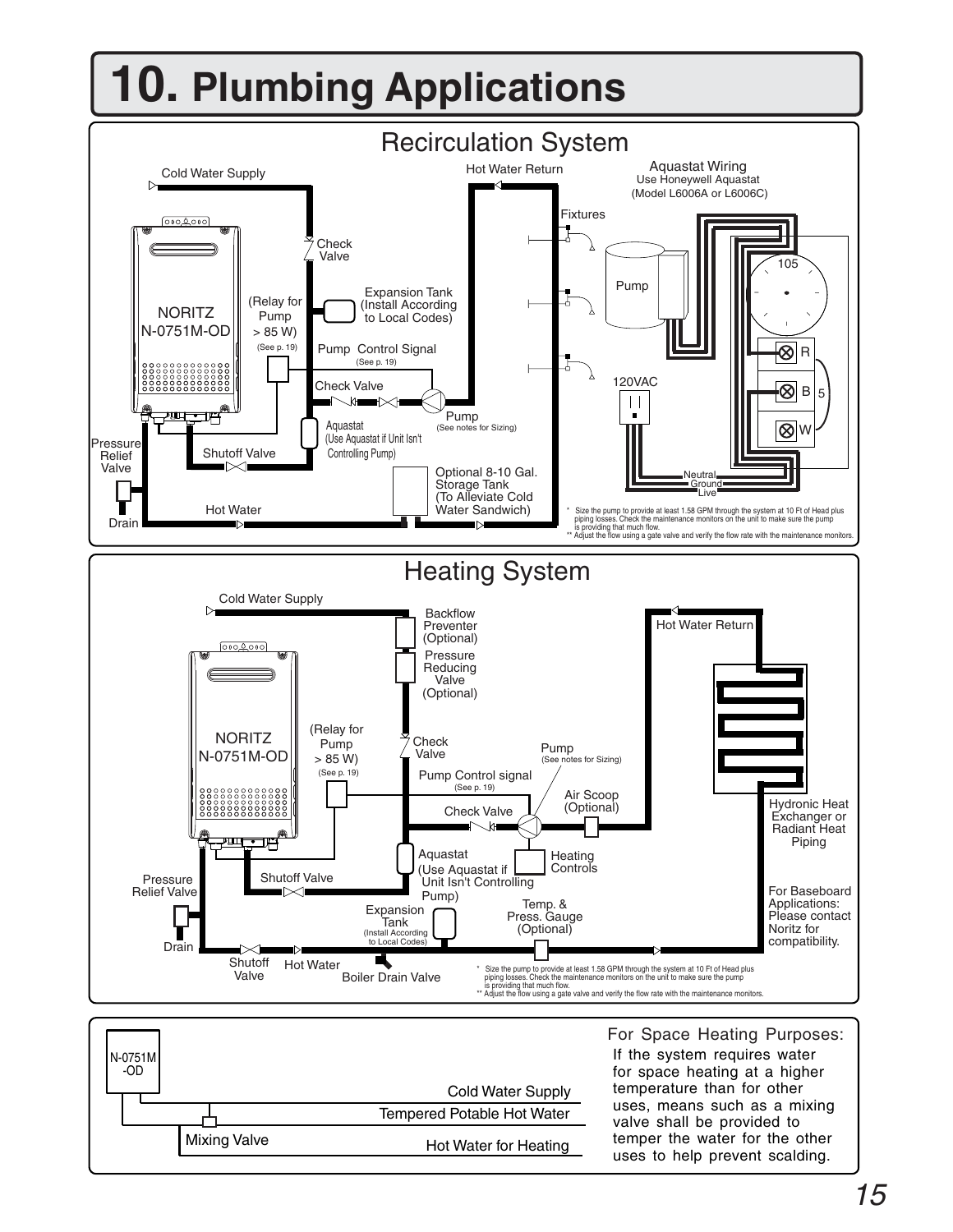## **1. Electrical Wiring Consult a qualified electrical work.**

Consult a qualified electrician



Do not connect electrical power to the unit until all electrical wiring has been completed.

This appliance must be electrically grounded in accordance with local codes, or in the absence of local codes, with the National Electrical Code, ANSI/NFPA 70. In Canada, the latest CSA C22.1 Electrical Code.

**Caution:** Label all wires prior to disconnection when servicing controls. Wiring errors can cause improper and dangerous operation.

Verify proper operation after servicing.

Field wiring to be performed at time of appliance installation.



Electrical Shock Hazard

Do not turn power on until electrical wiring is finished. Disconnect power before servicing. Failure to do so may result in death or serious injury from electrical shock.



Electrostatic discharge can affect electronic components. Take precautions to prevent electrostatic discharges from personnel or hand tools during the water heater installation and servicing to protect product's electronic control.

**CAUTION**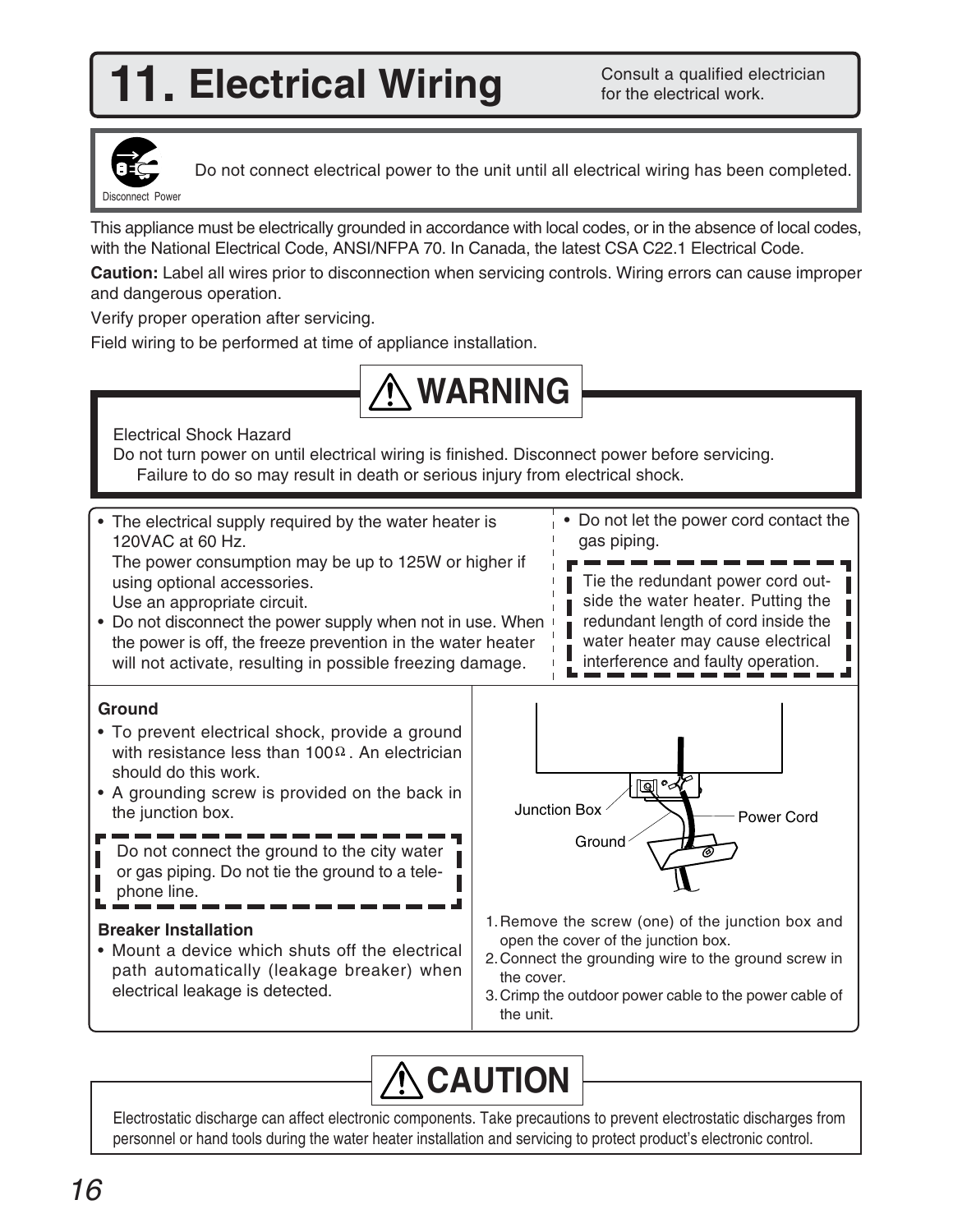### **Remote Controller**

• Applicable Model

|                   | N-0751M-OD      |
|-------------------|-----------------|
| Remote controller | <b>RC-7649M</b> |

Install the remote controller according to the instructions in the Installation Guide (p. 24).

 $^\ast$  The water heater has been factory set to allow a maximum temperature setting of 120°F. To access higher temperature settings through the remote controller, follow the below steps.

<When setting the maximum temperature to 125-140°F>

- 1. Turn the water heater off by pressing the ON/OFF button on the remote controller.
- 2. Press and hold the FLOW METER ALARM SET button until a sound is heard (2 sec.) and 120°F appears on the display.
- 3. Set the upper limit of the hot-water supply temperature to 125°F, 130°F, 135°F or 140°F using the UP and DOWN setting buttons.
- 4. To put the water heater back into operation, press the ON/OFF button on the remote controller. To keep the water heater off, let the unit sit for 30 sec. to return to the original display.

<When setting the maximum temperature to 125-180°F>

- 1. Turn the water heater off by pressing the ON/OFF button on the remote controller.
- 2. Disconnect electrical power to the water heater.
- 3. Remove the front cover of the water heater (4 screws).
- 4. Connect "WATER TEMPERATURE ADJUSTMENT CONNECTOR" tag connector to "180°F" tag connector as shown on the right.
- 5. Replace the front cover of the water heater (4 screws).
- 6. Reconnect electrical power to the water heater, but do not turn it on.
- 7. Press and hold the FLOW METER ALARM SET button until a sound is heard (2 sec.) and 120°F appears on the display.
- 8. Set the upper limit of the hot-water supply temperature to 125°F, 130°F, 135°F, 140°F, 145°F, 150°F, 160°F, 170°F or 180°F using the UP and DOWN setting buttons.
- 9. To put the water heater back into operation, press the ON/OFF button on the remote controller. To keep the water heater off, let the unit sit for 30 sec. to return to the original display.
- The N-0751M-OD can be programmed so that it will default to one of four temperatures if the remote controller is removed (180, 140, 130, 120°F). To change the default temperature, connect the temperature selection wire as shown in the above diagram. The default temperature is 120°F when the temperature selection wire is not connected.



- When changing the temperature, make sure to confirm with the customer that the temperature of the hot water will be very high and that there is a risk of scalding.
- Water temperatures above 125°F can cause severe burns or death from scalding.

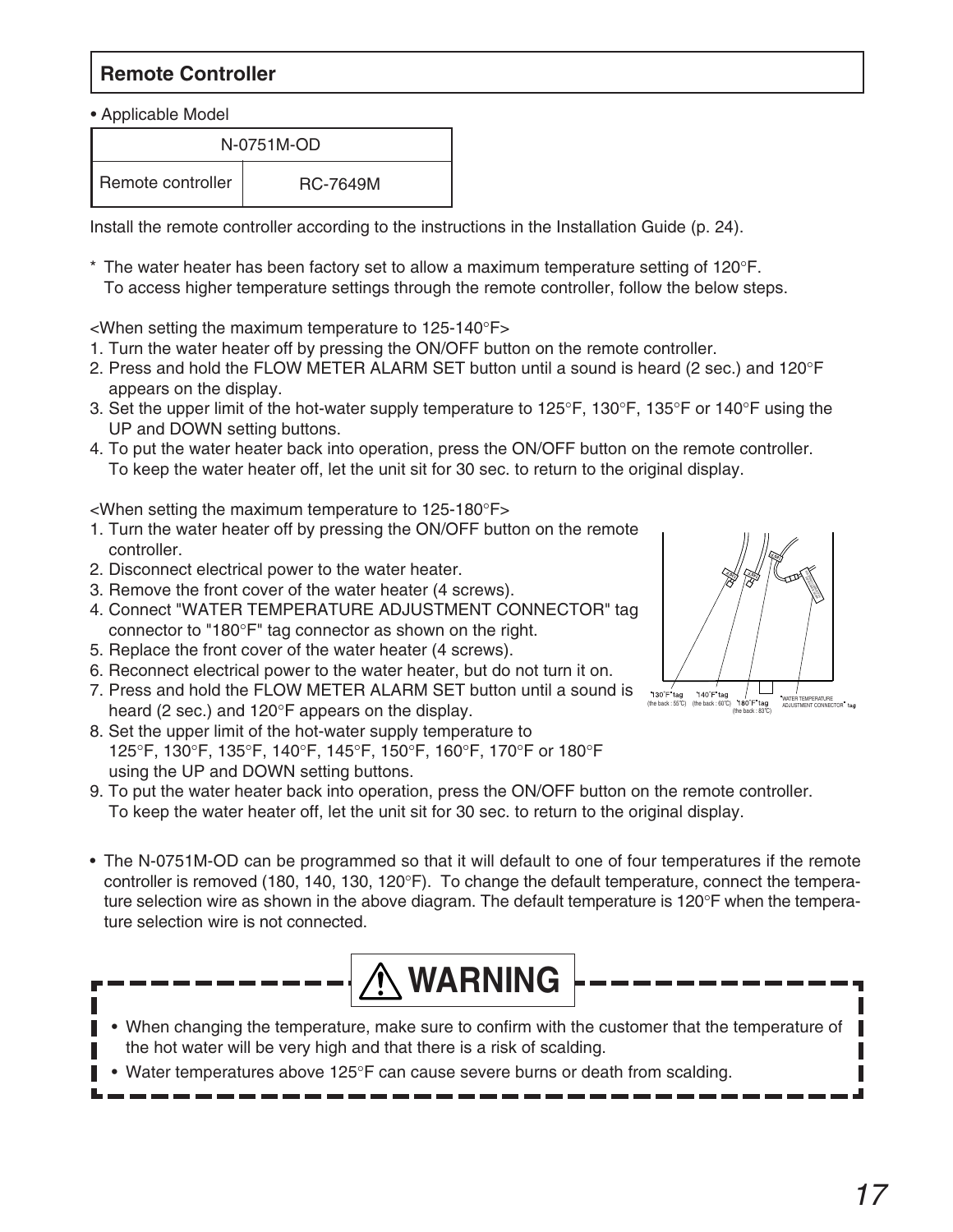### **Connecting Remote Controller Cord to Unit**

- 
- Keep the remote controller cord away from the freeze prevention heaters in the unit.
- Tie the redundant cord outside the water heater. Do not put the extra length inside the equipment.
- The remote controller cord can be extended up to 300' with 18AWG wire.
- Use a Y type terminal with a resin sleeve. (Without the sleeve, the copper wire may corrode and cause problems).
- ı Be sure to hand tighten when screwing to the terminal block. Power tools may cause damage to the •terminal block.

### **Remote controller cord**

- For extensions, a 26' cord can be purchased (Part # RC-CORD26) or use 18AWG wire.
- Install according to the National Electrical Code and all applicable local codes.
- 1. Check to make sure that the remote controller cord has plenty of slack in order to reach the external connection terminal block.
- 2. Disconnect electrical power to the water heater.
- 3. Remove the single screw securing the terminal block cover and then remove the cover.
- 4. Pass the remote controller cord through the wiring throughway and connect the Y terminals at the end of the remote controller cord to the terminal block.
- 5. Replace the terminal block cover and install the screw previously removed in step 3.
- 6. Reconnect electrical power to the water heater.

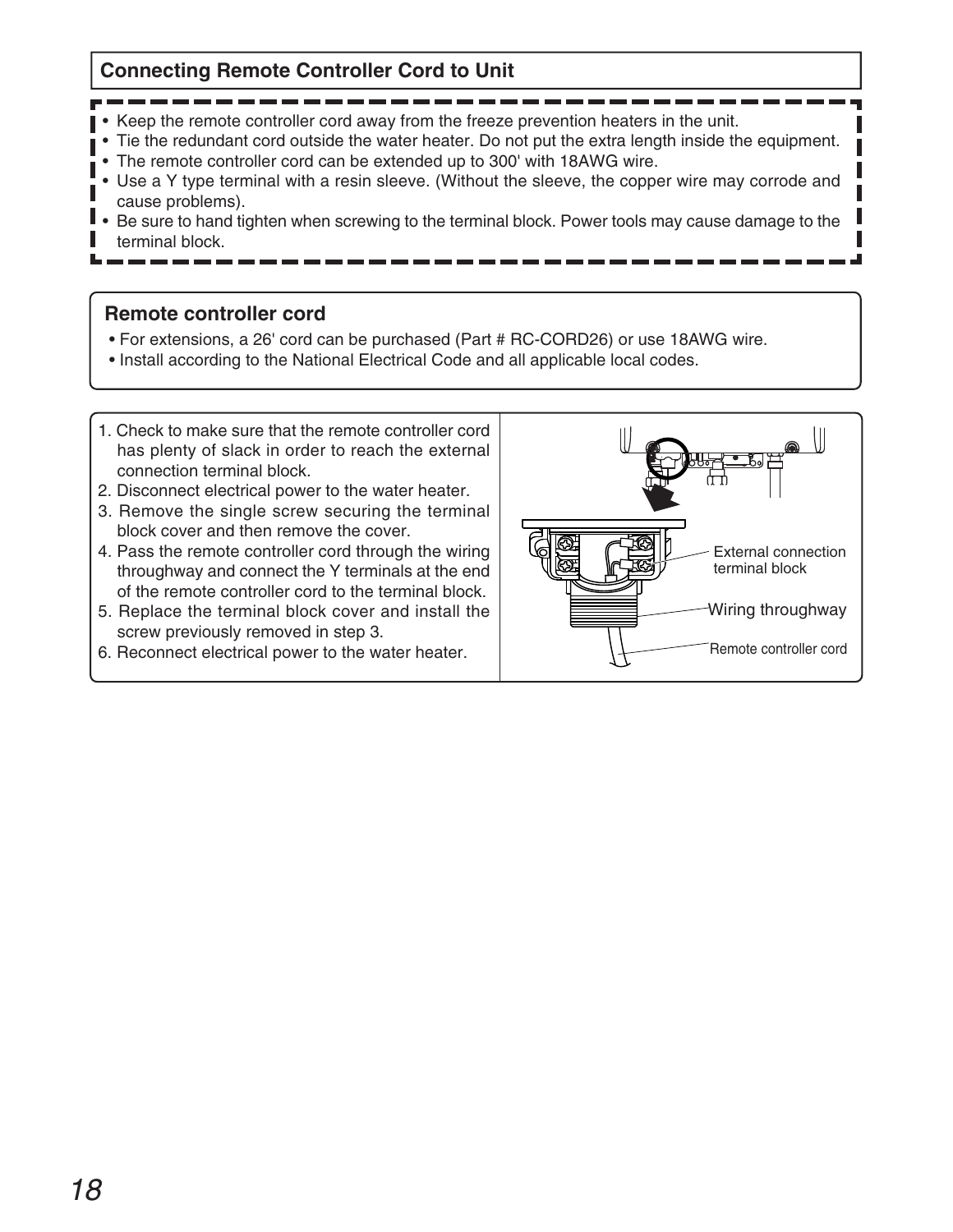### **Connecting the pump control wire**

- 1. Leave enough slack so that the pump control wires will stay connected if the unit is removed from the wall.
- 2. Remove the front cover of the heater (4 screws).
- 3. Cut off the connector at the end of the pump control wires.
- 4. Wire the pump control wires through the wiring throughway and connect them to the wiring inside the pump (this will be the power supply for the pump, do not also connect 120VAC to the pump). If a large pump is being used (greater than 85W) use the voltage from these wires as the signal to close a normally open relay through which 120VAC will be supplied directly from a wall circuit to the pump.
- 5. Replace the front cover.



### **Relay connection with larger pumps (>85 W)**

- 1. Locate and prepare the pump control wires as described above.
- 2. Choose a suitable installation location for the relay where it will be protected from moisture.
- 3. Connect the pump control wires from the heater to the signal input on the relay.
- 4. Cut one of the electrical supply leads and wire it across the open terminals of the relay.
- 5. Secure all connections and replace the front cover of the heater.

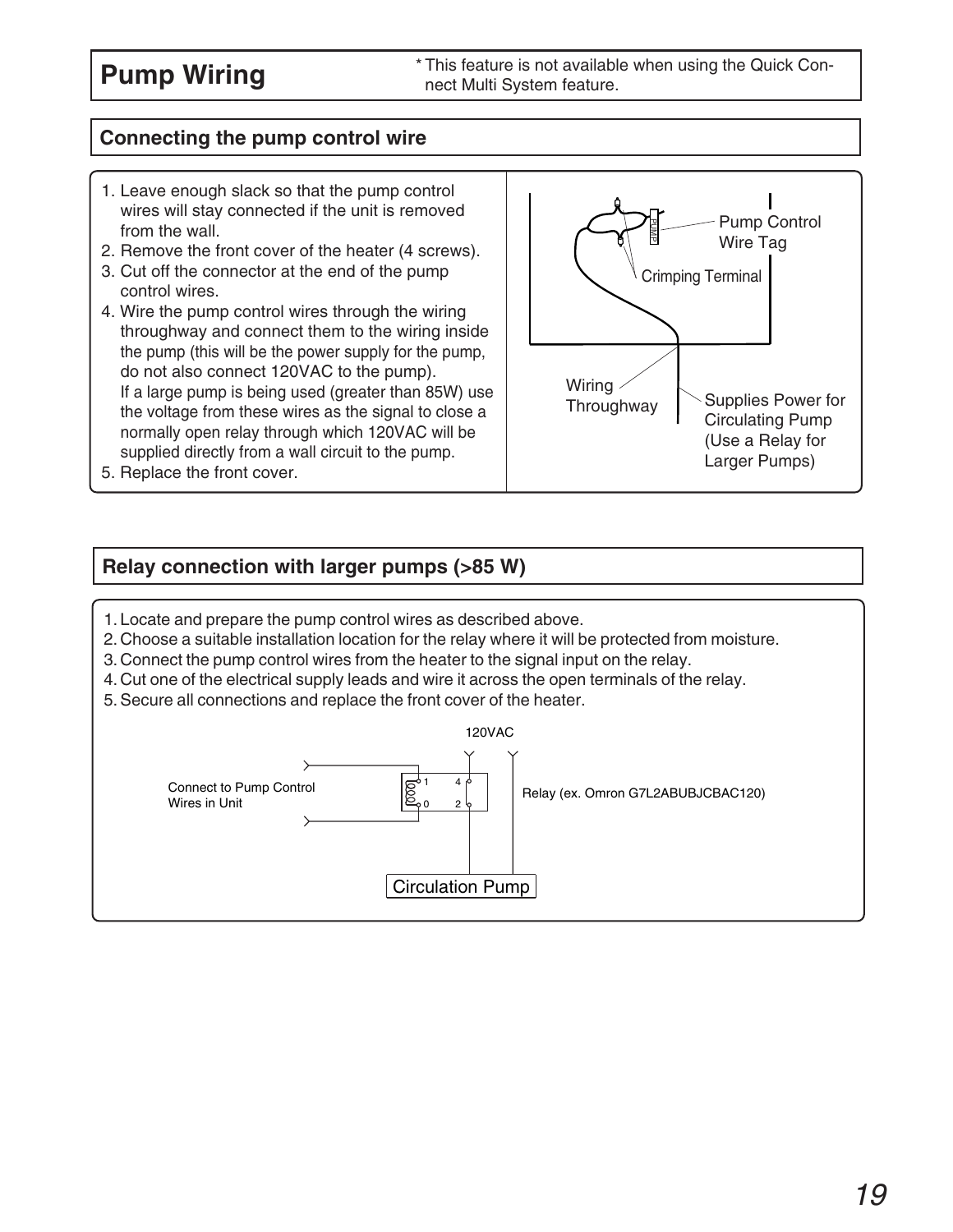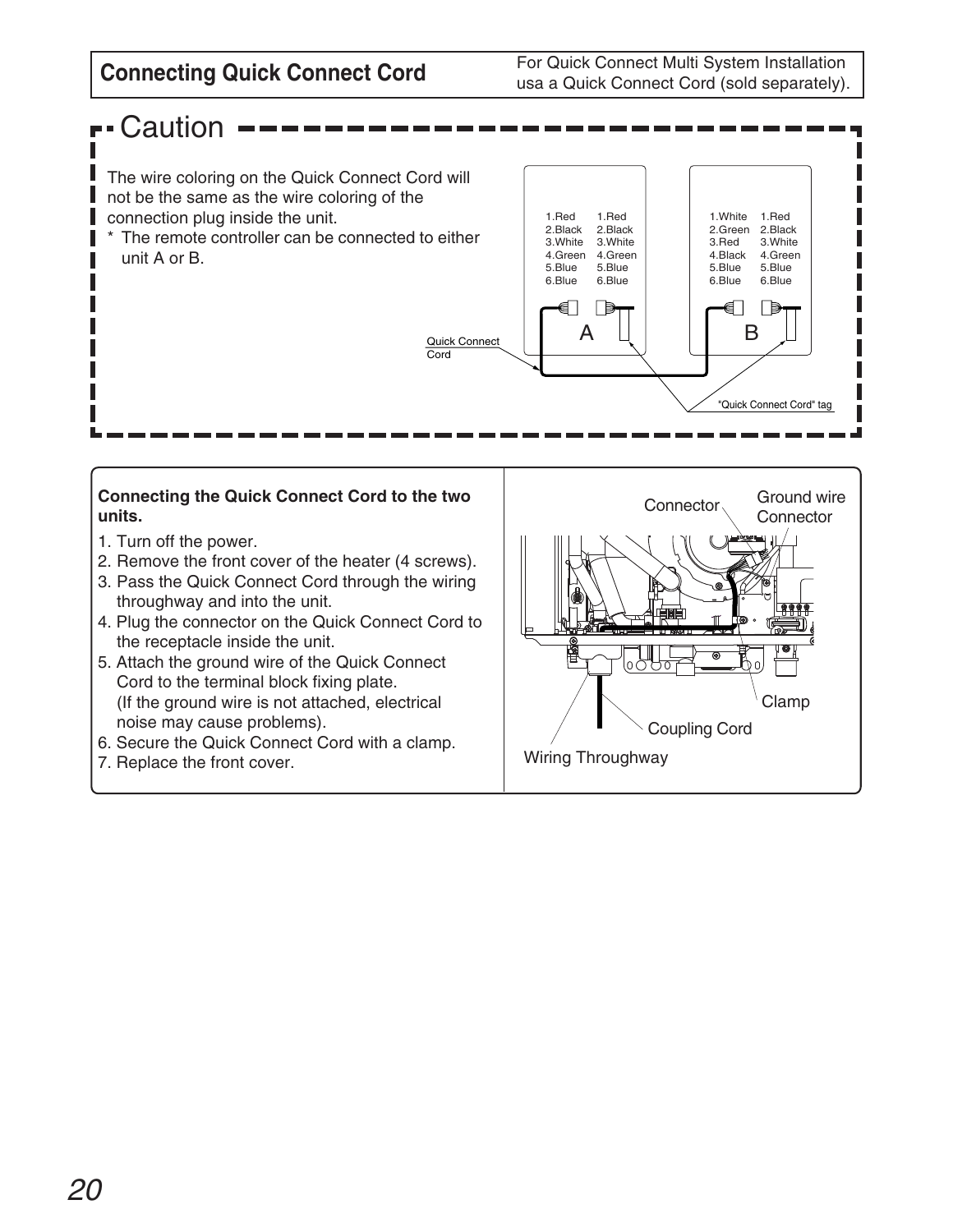- The venting system must be examined periodically by a qualified service technician to check for any leaks or corrosion.
- •The burner flame must be checked periodically for a proper blue color and consistency.
- If the flame does not appear normal, the burner may need to be cleaned.
- If the burner needs to be cleaned, it must be performed by a qualified service technician.
- Do not obstruct the flow of combustion and ventilation air.
- The pressure relief valve must be operated once a year to ensure that it is functioning properly and there is no obstruction. Turn the power off to the unit before opening the relief valve, and make sure that water draining out of the valve will not cause any damage.
- If the relief valve discharges periodically, it may be due to thermal expansion in a closed water system. Contact the water supplier or a local plumbing inspector on how to correct this situation. Do not plug the relief valve.
- See Operation Manual for further maintenance.
- **Warning:** There is a scald potential if the output temperature is set too high.
	- Should overheating occur, or the gas supply fail to shut off, turn off the manual gas control valve to the appliance. Do not use this appliance if any part has been under water. Immediately call a qualified service technician to inspect the appliance and to replace any part of the control system and any gas control which has been under water.

Periodically check and clean the filter inside the cold water inlet of the unit.

# The installer should test operate the unit, explain to<br>this manual before leaving the installation.

the customer how to use the unit, and give the owner this manual before leaving the installation.

- Preparation ........... (1) Open a hot water fixture to confirm that water is available, and then close the fixture.
	- (2) Open the gas supply valve.
	- (3) Turn on the power supply. Using the remote controller, turn on the Power On/Off button (the Operation lamp will turn on).
- (1) Open a hot water fixture and confirm that the Burner On lamp comes on, and that hot water is being produced. (If necessary, repeat until the air in the gas piping is bled out).
	- \* White smoke may be noticed from the exhaust vent during cold weather. However, this is not a malfunction of the unit.
	- \* If an "11" error code appears on the remote controller, turn the unit off and then back on again, and then open a hot water fixture again.
- (2) Change the temperature setting on the remote controller and check that the water temperature changes.
- If the water heater does not operate normally, refer to "Troubleshooting" in the Operation Manual. \* After the trial operation, clean the filter in the cold water inlet.

<If installed with a quick connect multi-system>

- Turn the system power ON with the remote controller.
- Slowly open a hot water fixture and check that the units ignite sequentially. Check to see that the hot water temperature is the same as the temperature displayed on the remote controller (\*1)

\* If both units do not ignite, switch which unit will ignite first by pressing the Max. or Min. Mani-fold Pressure Set Button on the circuit board. (\*2)

| Unit A Ignites        |  |
|-----------------------|--|
| Unit B Doesn't Ignite |  |

Press Max. or Min. Manifold Pressure Set Button on Unit B | Unit A Doesn't Ignite

Unit B Ignites

- \* If an 11 or F11 error code flashes on the remote controller, hit the Power Button on the remote controller off and on 2 -3 times.
- If (\*1) and (\*2) cannot be done, the Quick Connect Cord may not be properly connected. Check that the cord is properly connected.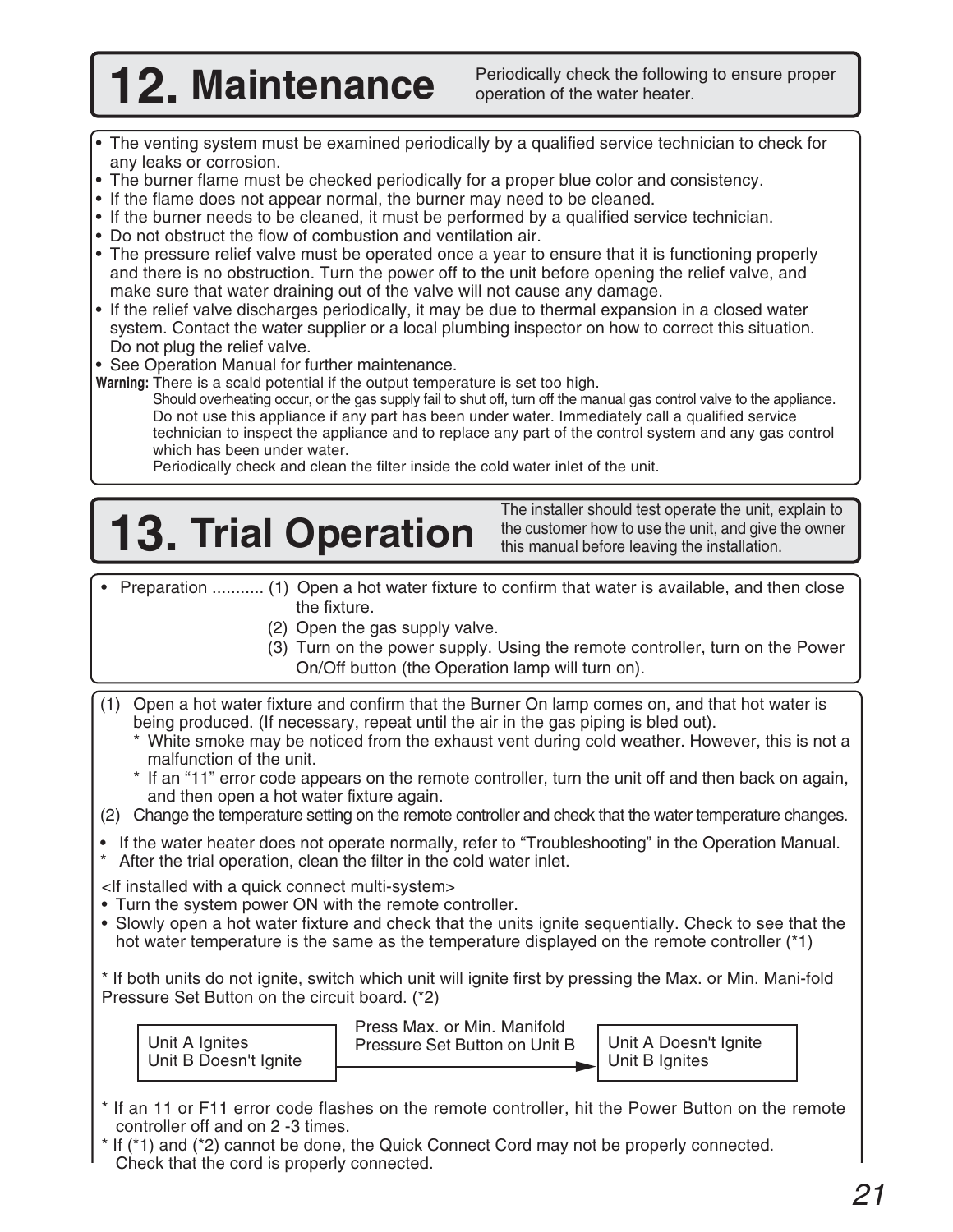## **CAUTION**

### **Handling after trial operation**

• If the unit will not be used immediately, close off all gas and water shutoff valves, drain all of the water out of the unit and the plumbing system to prevent the unit and system from freezing, and bleed the gas out of the gas line.

Freezing is not covered by the warranty.

## **WARNING**

A fire or explosion may result if these instructions are not followed, which may cause lose of life, personal injury or property damage.

### **Lighting Instructions**

This water heater does not have a pilot. It is equipped with an ignition device that automatically lights the burner.

Do not try to light the burner by hand.

- 1. Read the safety information in the installation manual or on the front of the water heater.
- 2. Turn off all electrical power to the unit.
- 3. Do not attempt to light the burner by hand.
- 4. Turn the gas control manual valve (external to the unit) clockwise to the off position.
- 5. Wait five minutes to clear out any gas. If the smell of gas remains, stop, and follow the instructions on page 3 of Owner's Guide.
- 6. Turn the gas control manual valve counterclockwise to the on position.
- 7. Turn on electric power to the unit.
- 8. The unit will now operate whenever hot water is called for. If the unit will not operate, follow the shutdown instructions and call a service technician.

### **Shutdown Instructions**

- 1. Stop any water demand.
- 2. Turn off electric power.
- 3. Turn the gas control manual valve clockwise to the off position.

Should overheating occur, or the gas supply fail to shut off, turn off the manual control valve to the appliance.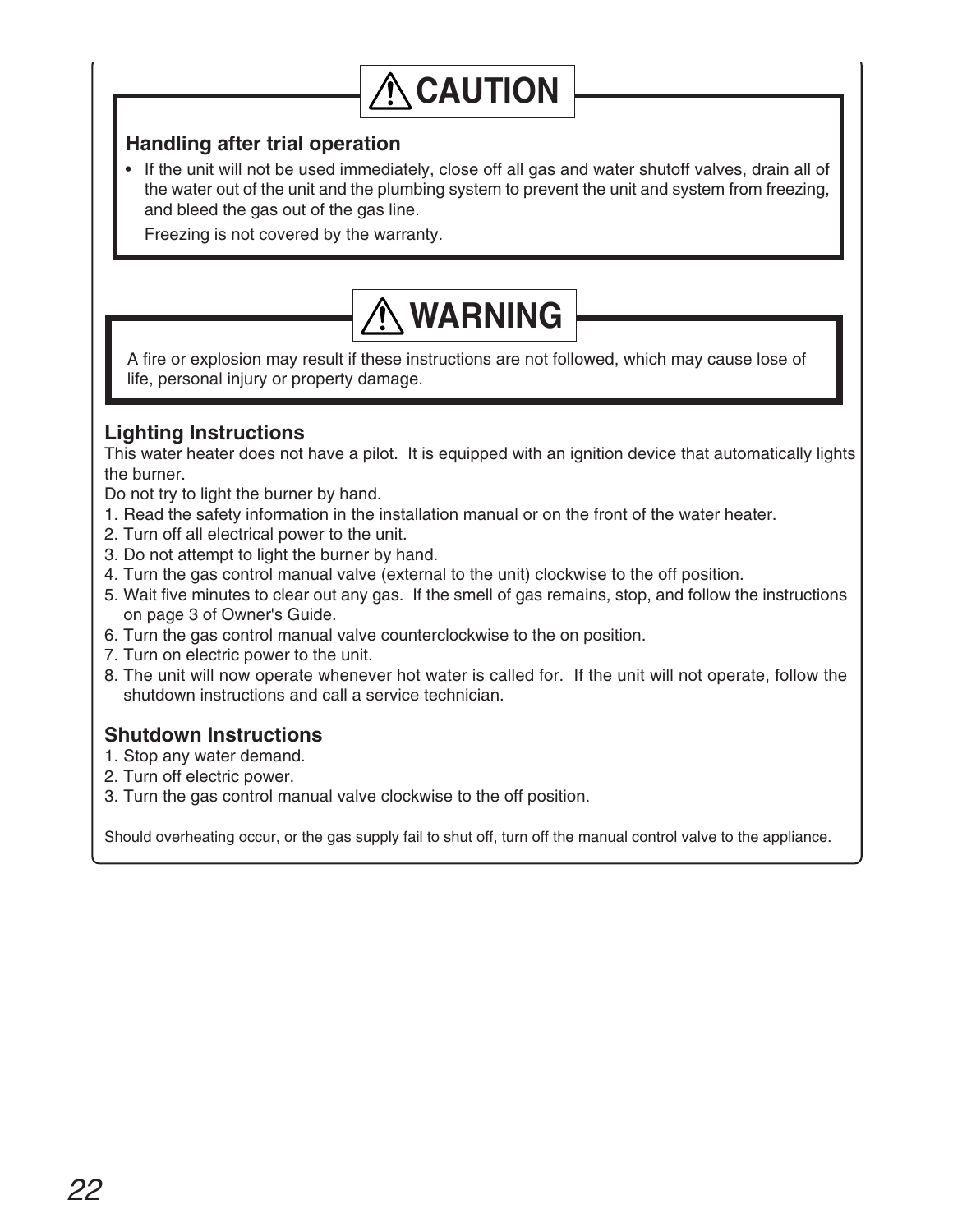# **14. Dimensions**

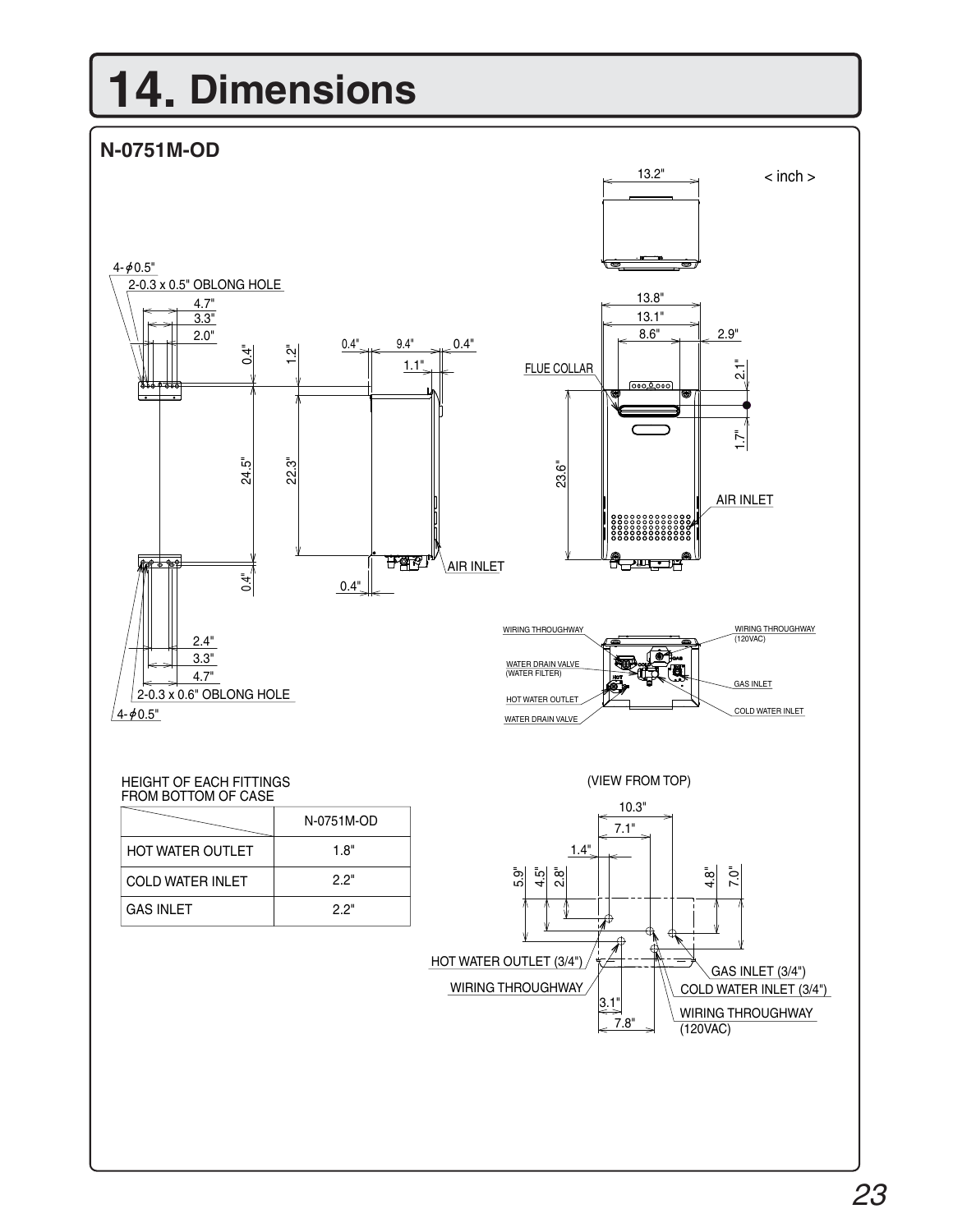## Remote Controller RC-7649M

### **For Installers:**

Read this installation guide carefully before carrying out installation.

## **Installation Guide NORITZ AMERICA CORPORATION**

 $\blacksquare$  Note  $\blacksquare$ Do not connect power to the water heater before the remote controller has been properly installed.

Recommended installation location of the remote controller is in a bathroom.

### **Included Parts List**

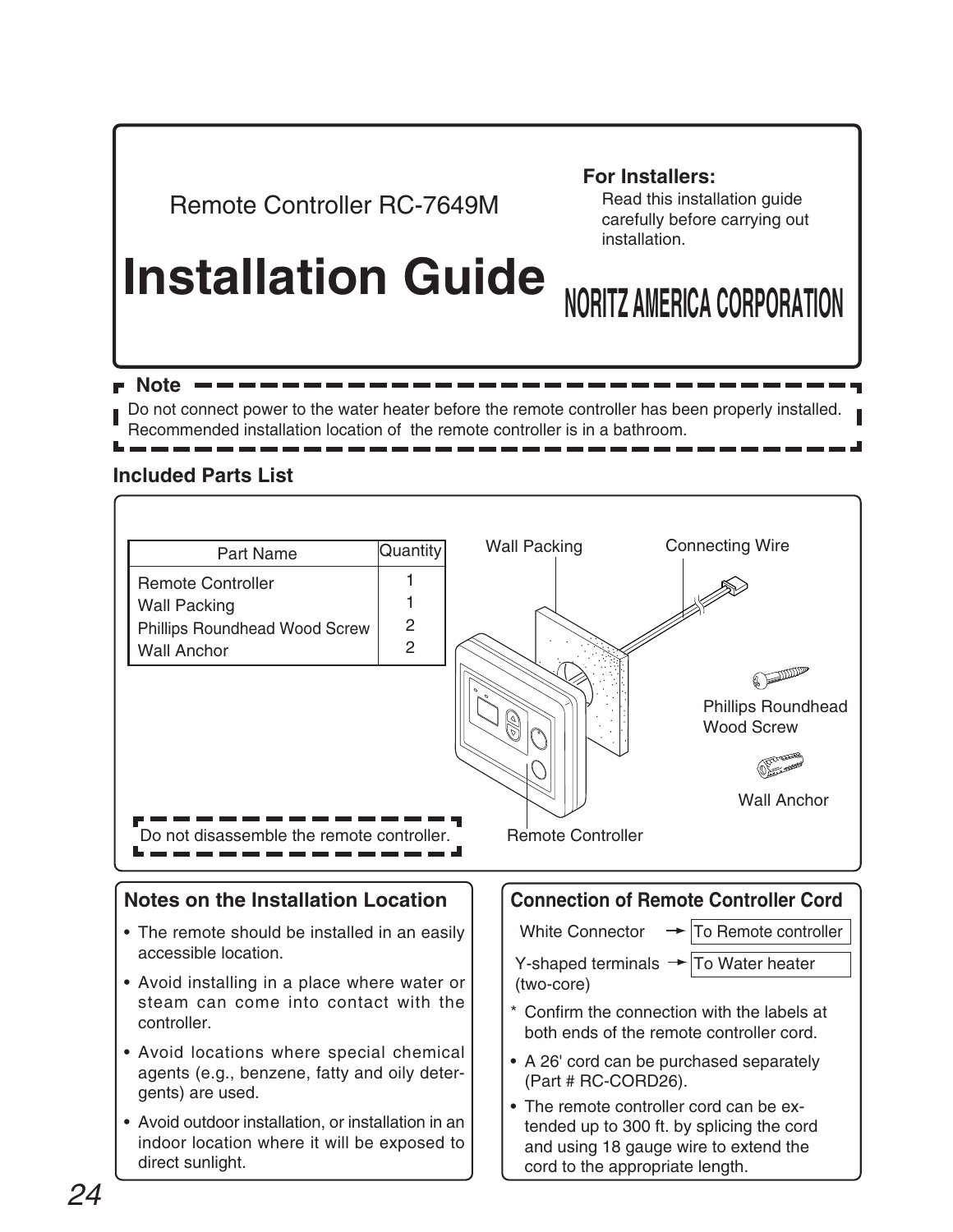